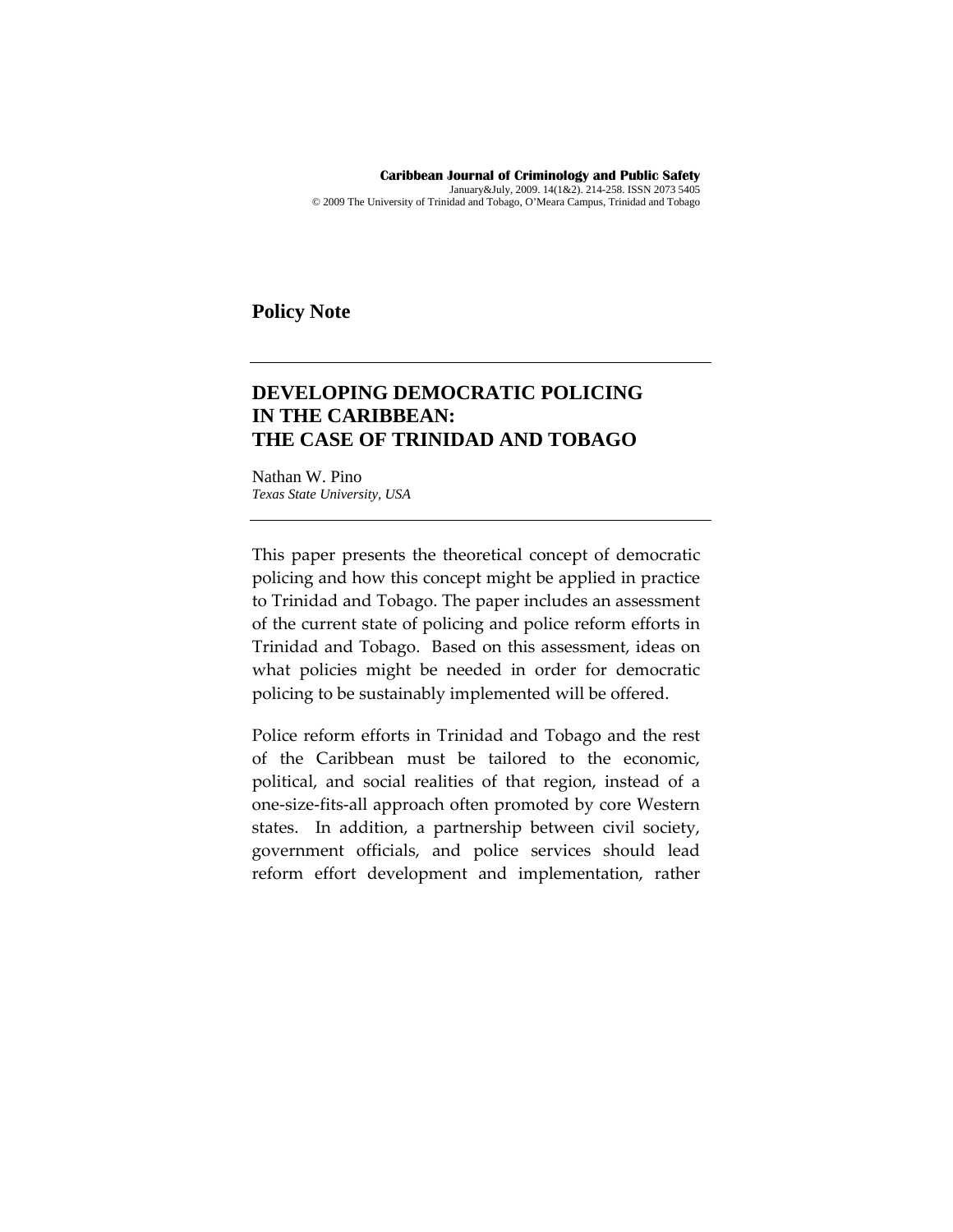than having reforms dictated solely by the government and/or the police.

The ideas presented in this paper will be informed in part by a preliminary analysis of qualitative data obtained from interviews with members of local Non‐Governmental Organisations (NGOs) and the Trinidad and Tobago Police Service.

# **Introduction**

There are numerous ways to go about developing a Caribbean criminology (see, for example, Birkbeck 1999). But if a regionalized criminology of the Caribbean is to be realized, it must take into account what is distinctive about the region (and the distinctiveness of each country within the Caribbean) while at the same time pointing out the similarities between Caribbean nations and other postcolonial states around the world in terms of their former and current political and economic relations with their former colonizers.

Bennett and Lynch (1996) argue that the Caribbean is unique in terms of its different development trajectory from core states, its processes of urbanization, the importance of tourism in promoting a particular form of social stratification, the role of the Caribbean as a drug transshipment hub, and the recent post‐colonial status of Caribbean countries.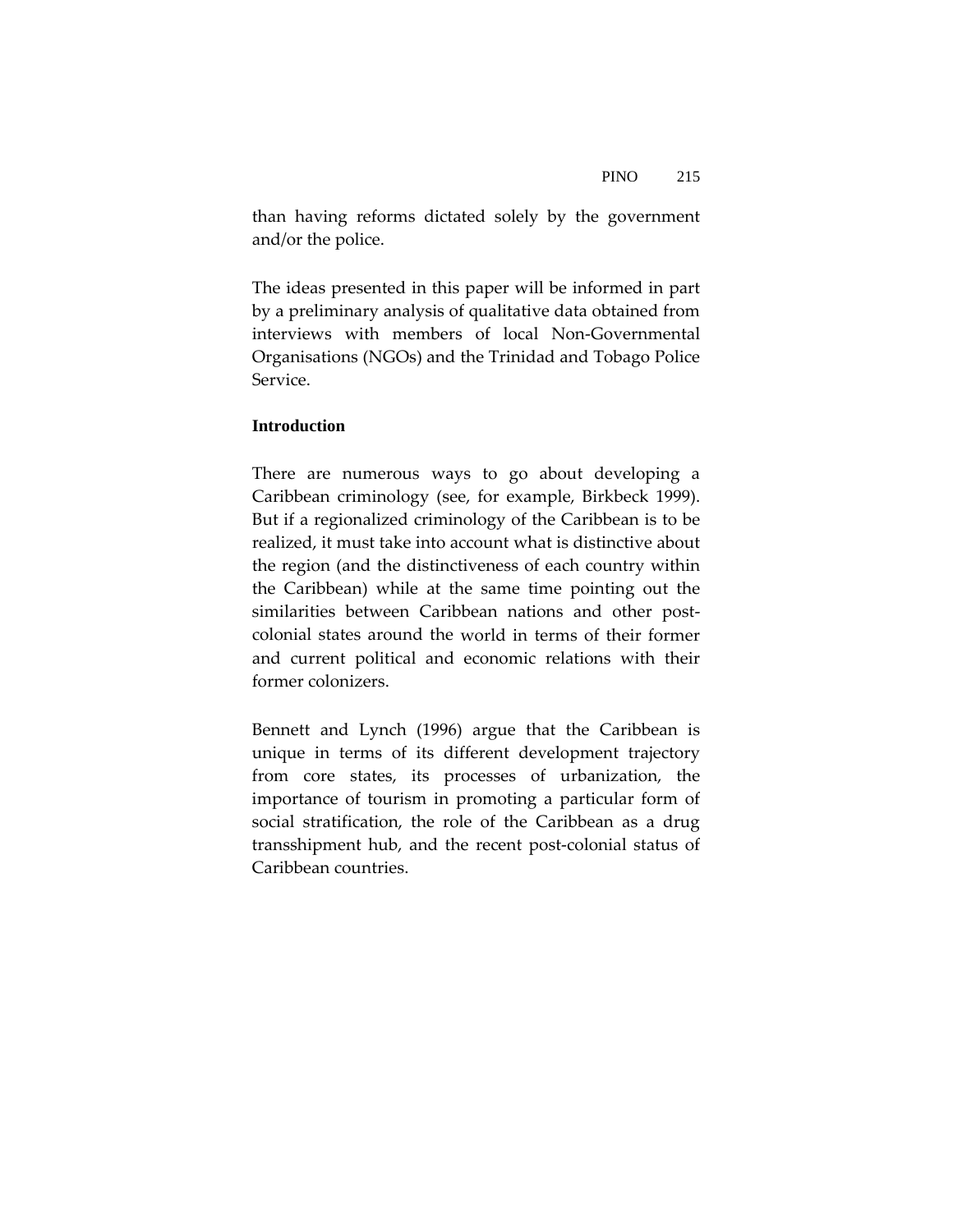At the national and community levels, criminal justice reforms can be influenced by the strength of a country's democratic institutions; levels of corruption; levels of human, social, financial and cultural capital; the amount of political stability and institutional legitimacy present in the country; and levels of social disorganization, civic participation, patriarchy, and ethnic conflict, among others at various levels of analysis (Pino and Wiatrowski 2006a: 12). These factors should also be considered when developing a Caribbean criminology so that criminological research is couched within a subject's historical, social, political, and economic contexts.

While there have been recent surveys of the citizenry and the police in Trinidad, there has been little if any published work surveying or interviewing Non‐Governmental Organizations (NGOs) and Community‐Based Organizations (CBOs) on their views of the police, crime and related social problems, or their willingness to work with the police and others to work on crime prevention efforts (see, for example, Cain, 2000; Deosaran, 2002). Furthermore, given the recent police reform efforts in the country, more research is needed on the effects of these efforts on officer behaviors and attitudes toward these reforms and working with the public.

Snowball sampling was utilized to recruit participants for the study. They were told prior to the beginning of data collection that their answers would remain confidential, that there was no penalty for refusing to answer certain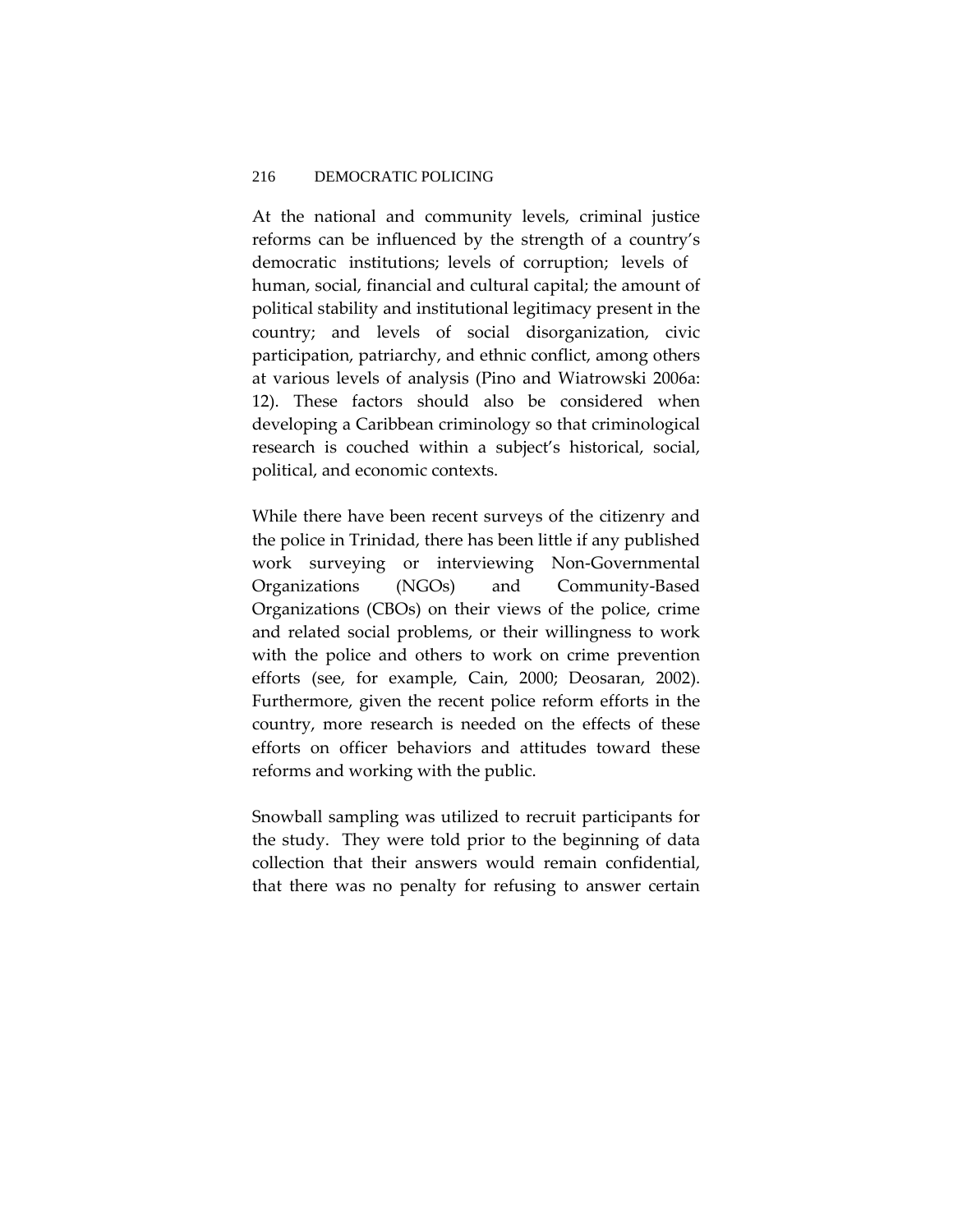questions, and that all collected data would be destroyed after the completion of the research study.

Snowball sampling was deemed to be the best way to recruit participants for two reasons: 1) the author's initial lack of familiarity with Trinidad and Tobago's NGOs and police community; and 2) this sampling method could reveal linkages between different NGOs and CBOs to help determine the strength of networking and trust (social capital) among NGOs and between NGOs and the police in the country.

In all but one case interviews were conducted with one person at a time, and notes were handwritten by the author rather than tape‐recorded, assuming that participants would feel uncomfortable speaking while a tape‐recorder was operating.

In one case a focus group was conducted because five individuals who worked in the same area and knew each other for a long time were present. This research is ongoing, but the analysis for this paper is based on eight interviews and one focus group that contained five individuals.1

<sup>1</sup> The local individual that helped the author locate participants, to make initial contacts, and to accompany the author to data collection locations was Keron King, the official research assistant for the Criminology Unit at the University of West Indies in St. Augustine. His assistance was essential to the success of this research project.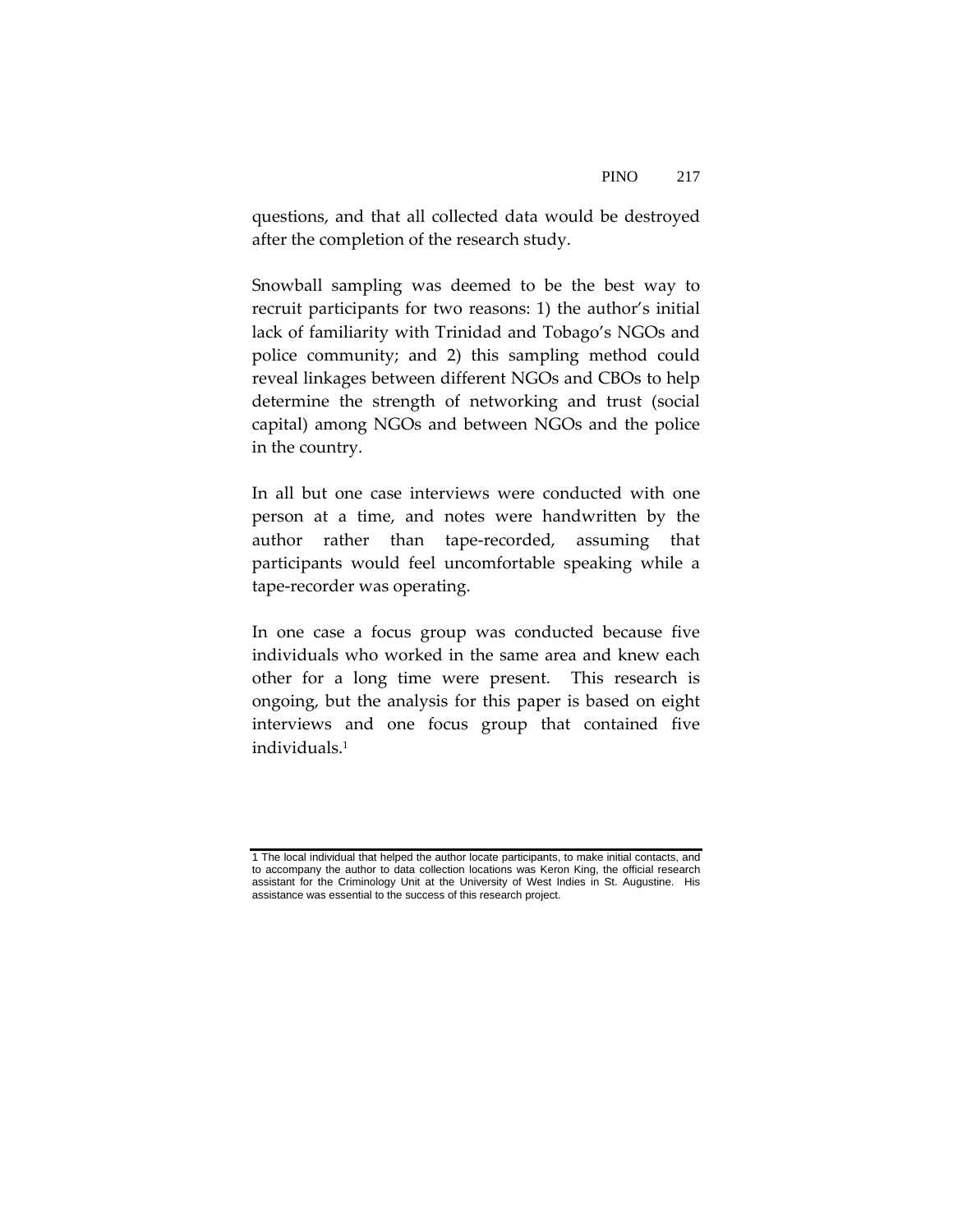#### **Literature Review**

#### *Crime in Trinidad and Tobago*

The Criminology Unit of The University of the West Indies has compiled police statistics on a number of offenses known to the police from 1962 until 2007. Of the offenses listed, murder would be the most accurate. Since Independence in 1962 there has been a general increase in murders. From 1962 until around 1980 there were approximately 50‐60 murders per year. Starting in the 1980s the number gradually went up to and stayed around 100 per year until the year 2000. Since the year 2000, however, violence, and gun violence in particular, have skyrocketed (Wells and Katz 2008).

Murder rates in 2001 and 2002 averaged 160 murders per year, while 2003‐2004 averaged 245, and 2005‐1007 averaged 385. In 2008 Trinidad and Tobago had 550 murders, which translates into 42.3 murders per 100,000 people. In 2001 about half of all murders involved guns, but in 2007, 75% of murders involved guns (Wells and Katz 2008).

According to one of the study participants, based on results from a victimization survey that has not been officially released, about 25% of residents in Trinidad have been the victim of a robbery, physical assault (with or without a weapon), or sexual assault over a one year period, and the most crime ridden areas have victimization rates as high as 36%.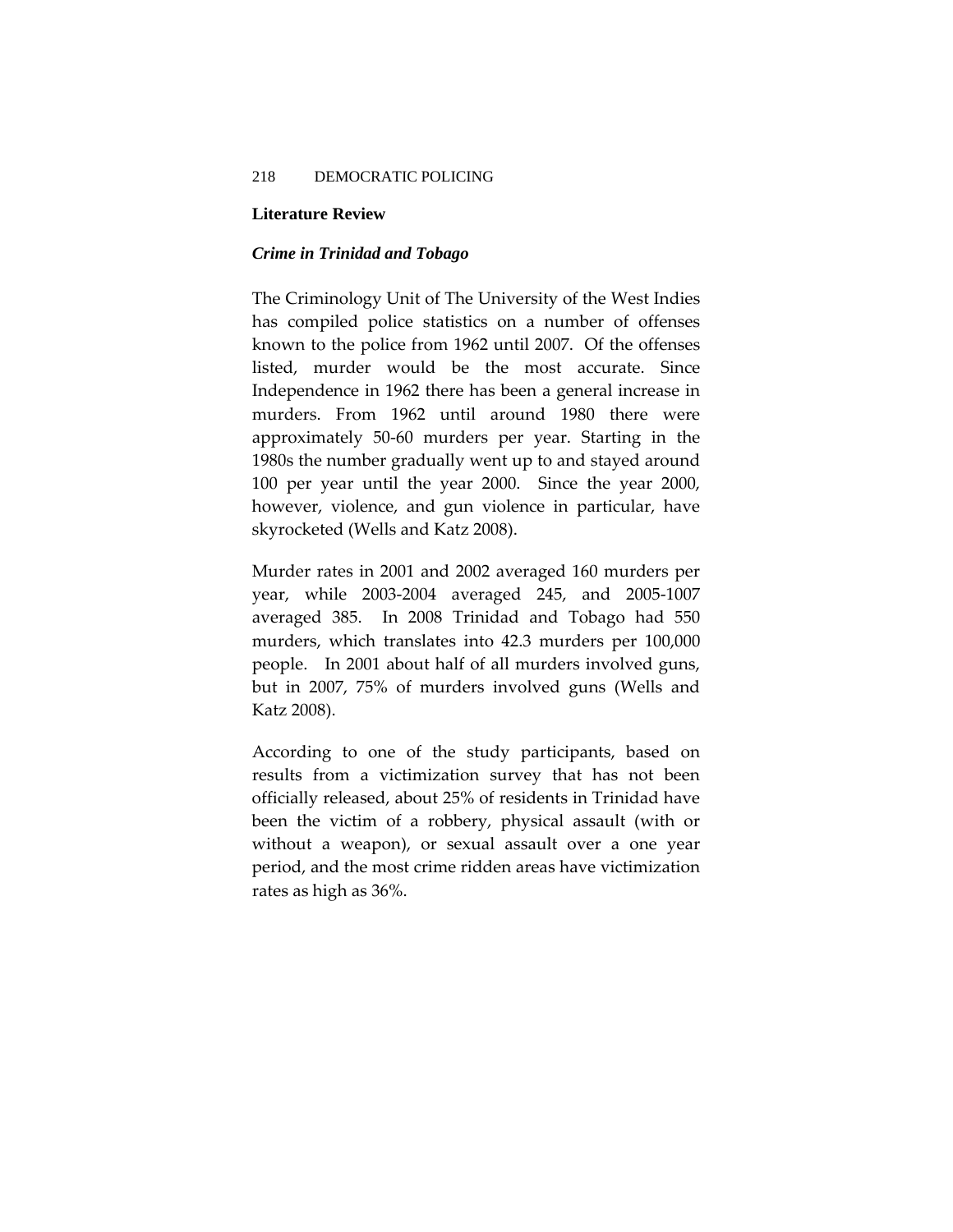While violent crime rates have been increasing dramatically in Trinidad and Tobago, property crime rates show different patterns, at least according to police statistics. Overall property crimes and burglaries peaked between the mid 1980s and mid 1990s (around the time of the country's IMF crisis), and since then these rates have declined somewhat. The homicide clearance rate is only 7‐ 8% (Wells and Katz 2008), partially because citizens feel their lives are in danger if they go to the police (Parks and Mastrofksi 2008). Study participants report that people are indeed fearful of crime, but at the same time are afraid to go to the police due to a lack of trust and fear of retaliation by criminals.

While residents in high crime areas have a lot of knowledge about crime and criminals in their neighborhoods, they keep it to themselves and do not go to the police. It is a common perception in disadvantaged communities that the police associate with criminals (or come from the same households) and that the police will tip off criminals if a citizen reports an offense.

Distrust of the police also comes from a general distrust of state institutions and feelings of abandonment by the government. One participant said, "People in the community could tell you where everything is but why should they tell you if you are part of the oppressive system?" One respondent mentioned that women are more likely to look to the police for protection than men, because while they are abused by the police, they are also abused or raped by men, and in some cases even their sons.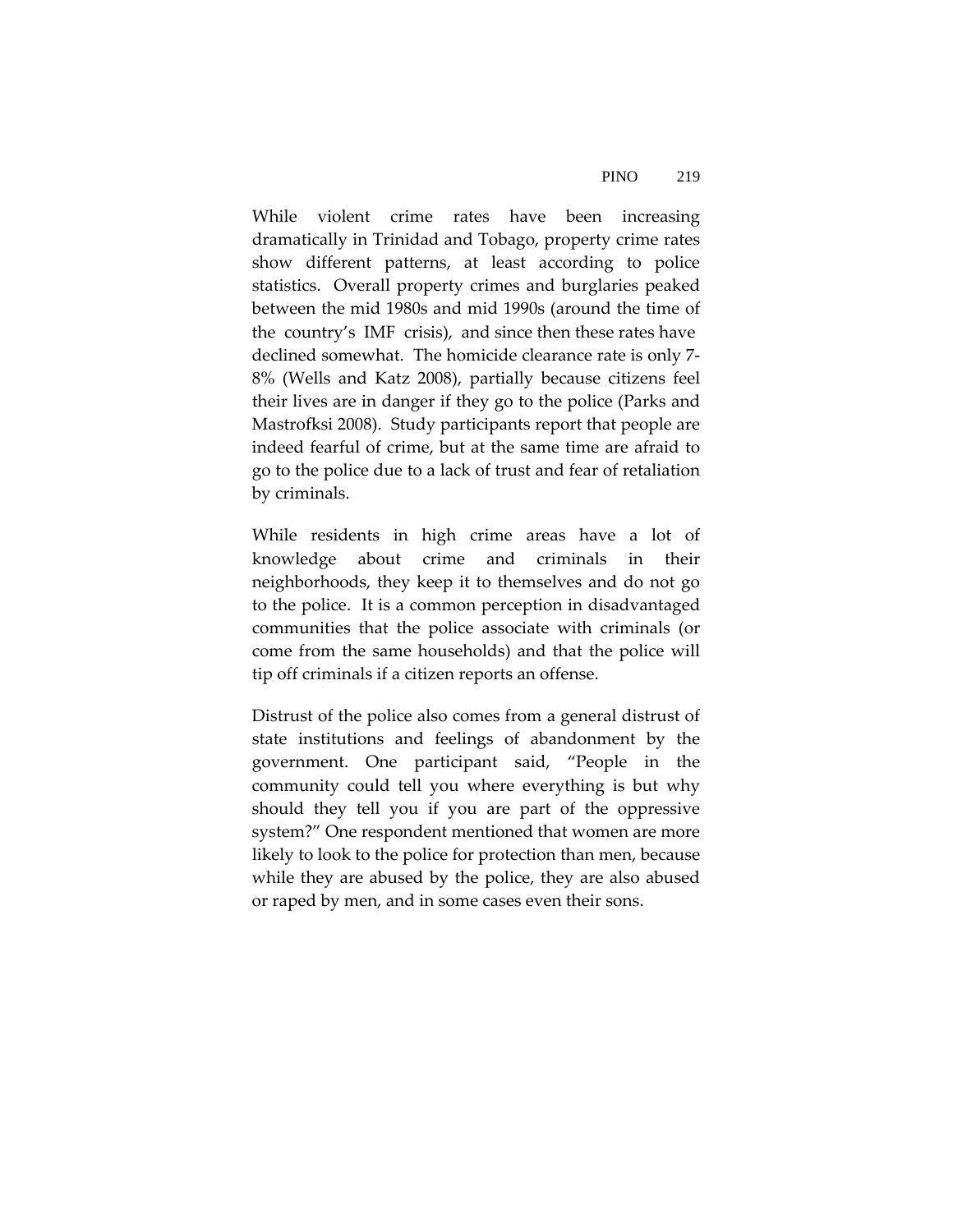Social and sexual violence have increased in part due to increases in the drug trade (Deere et al 1990). The Caribbean is a major drug trafficking area for drugs from South America on their way to the US. International criminal networks are also involved in gambling, prostitution, and human trafficking (Deere et al 1990). Cocaine trafficking is conducted by freelancers from small organizations who pick up cocaine in Columbia and take it to Trinidad (Klein 2004). The process is disorganized, with many people being killed for their drug supplies as they attempt to ship them.

Drugs are often used as a scapegoat for all of the crime‐ related problems Trinidad faces, but the petty users and dealers reportedly do not play as large a role in the crime problem as unemployment and other major social issues (Klein 2004). Nonetheless, the larger drug lords are seemingly above the law with traffickers infiltrating the highest levels of society and government; and the illegal drug trade is related to crimes of violence, sex crimes, domestic violence, child abuse, and corruption in law enforcement (Griffith 2000; Nanton 2004).

### *Economic, Political, and Social Context*

Trinidad and Tobago is a prime example of a developing country whose workers produced raw material exports for core countries, creating underdevelopment (Istister 2003). Slaves were used by the British during colonization to export sugar and molasses to England or the North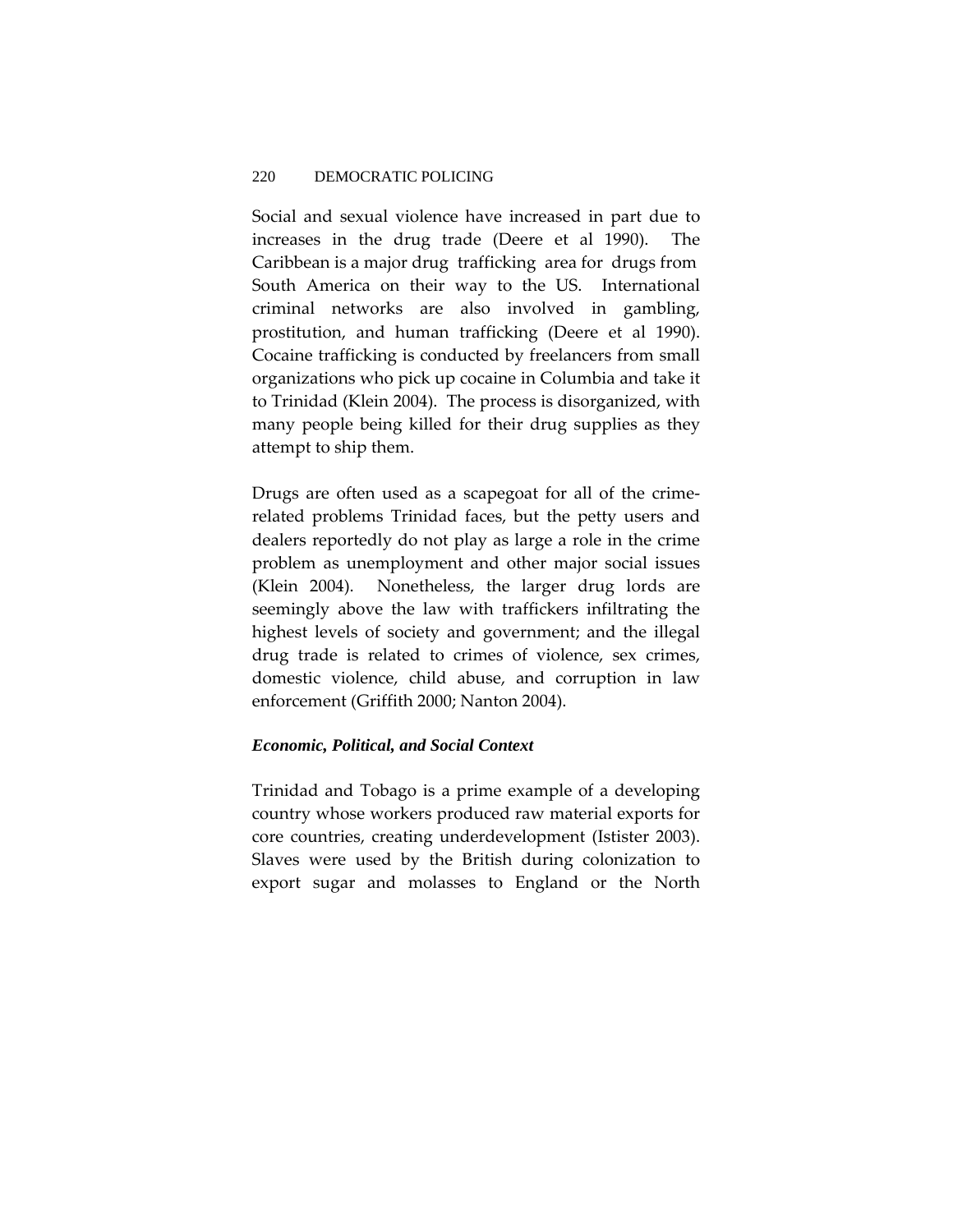American colonies. The plantation system did not have any local economic benefits, as plantation agriculture limited industrial growth and stunted modernization (Mandle 1996).

In the current period of neo-liberal globalization, coreperiphery relations remain highly relevant to understanding the Caribbean (Klak 1998). The core still largely benefits in terms of power, authority and the accumulation of wealth. US hegemony is bringing Trinidad and Tobago into the US geopolitical sphere, and the IMF is part of this incorporation (Conway 1998a). The push for foreign investment in oil and gas is part of the enthusiasm for export market niches advocated by neoliberalism (Klak 1998). Unfortunately, niches are narrow and highly competitive.

Trinidad and Tobago was one of the many nations that fell into a debt crisis in the late 1980s and early 1990s in part due to its dependence on energy exports without maintaining the agricultural or manufacturing sectors (Mandle 1996; Payne and Sutton 2001). The government played a large role in the economy, but during the oil bust the government could not offset the negative impact (Mandle 1996).

The government was then no longer seen as the solution for development, and the country engaged in IMF‐style structural adjustment policies (Mandle 1996; Payne and Sutton 2001). The State played a much smaller role in the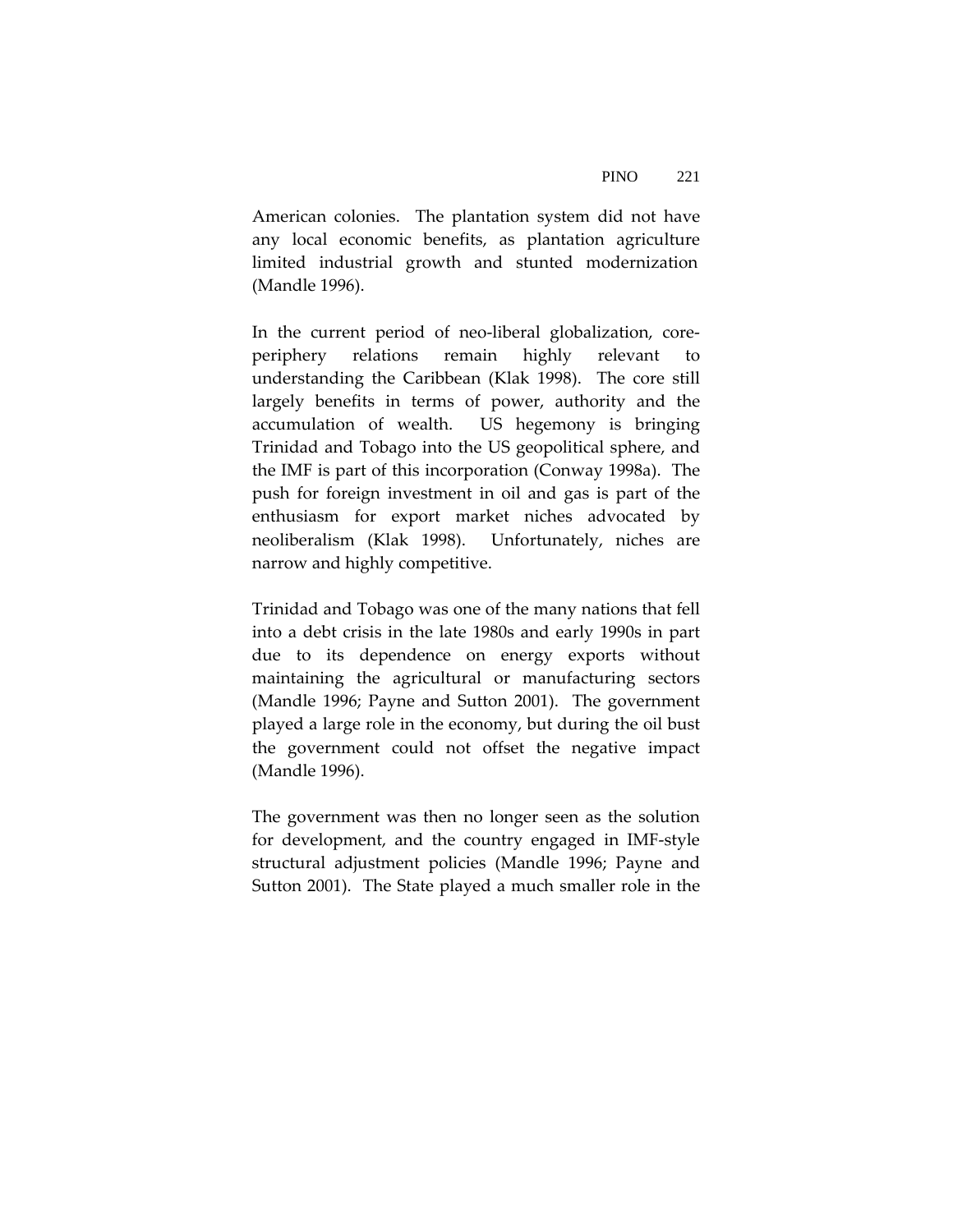economy by reducing subsidies and devaluing the Trinidad and Tobago dollar in the hope of diversifying the economy. As a result, cost of living went up while wages froze, oil prices dropped, unemployment rose, banks loaned less money, and GDP was lowered by almost half (Mandle 1996; Payne and Sutton 2001).

IMF agreements mandated that Trinidad and Tobago reduce social spending on welfare, public housing, education and training, and health services, end consumption subsidies, and relax labor standards for employers (Deere, Antrobus, Bolles, Melendez, Phillips, Rivera, and Safa 1990). There was public resistance led by the Summit of the People's Organization on the left, but on the right business groups thought government did not do enough to cut the public sector, so business confidence remained low (Deere et al 1990; Mandle 1996; Payne and Sutton 2001). The legacies of slavery in terms of limited education meant that there were not enough local individuals with scientific or engineering education, leading to technological dependence on the US and other core countries (Mandle 1996). In the early 1990s crime was a major concern and the informal sector grew (Deere et al 1990; Payne and Sutton 2001).

The ethnic tensions between Africans and Indians in Trinidad started when Indians were brought in as cheap agricultural laborers by the British after the abolition of slavery in 1834. The current two major political parties are divided largely on ethnic lines (both parties are trying to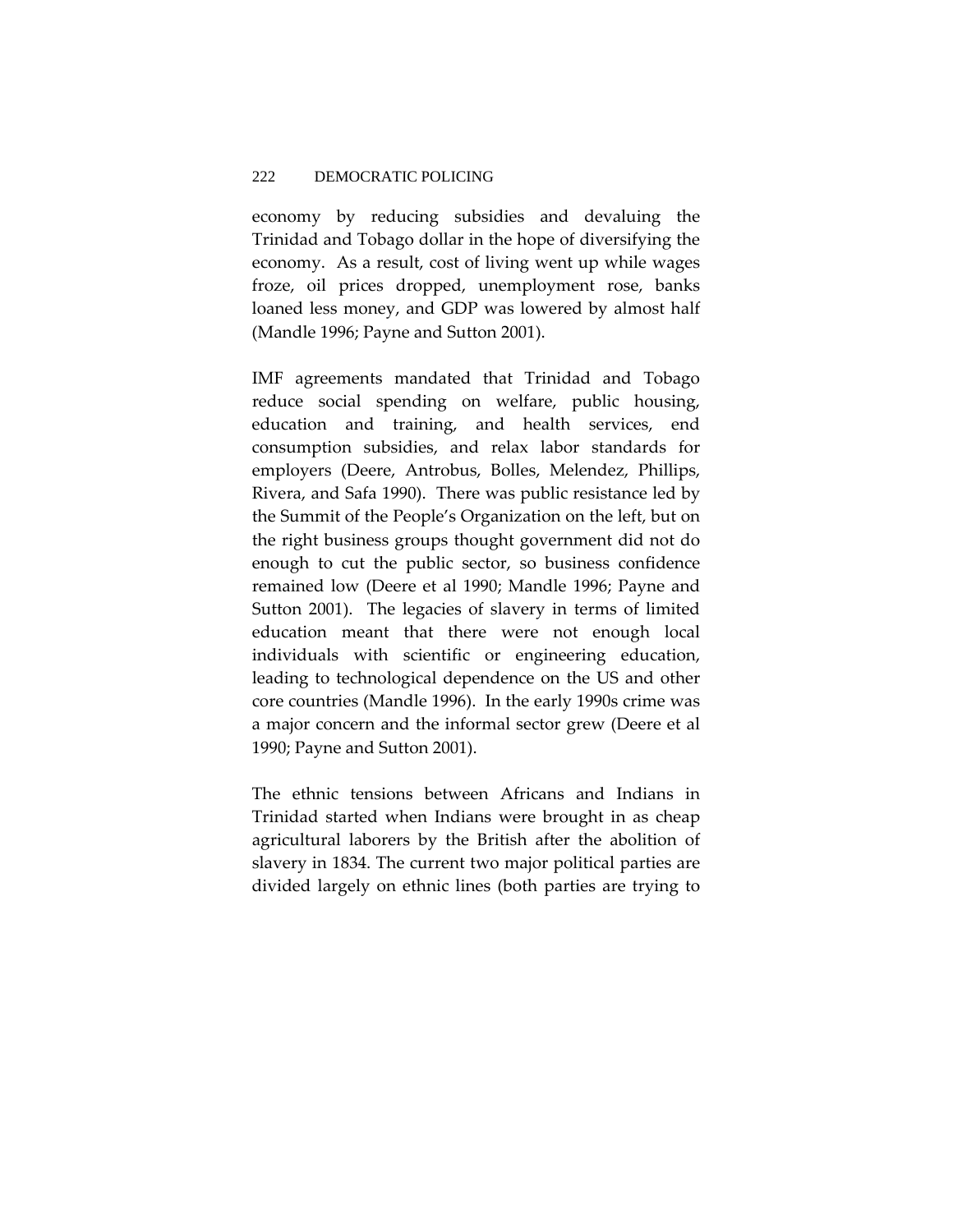correct the perceptions that one is the African party and the other is the Indian party) (Deere et al 1990). Social stratification in Trinidad and Tobago is class based, but with ethnic polarization and social monopolies characterizing the social and political experiences of the country (Conway 1998b; Deere et al 1990). Bilateral investment treaties were conducted with the US, Britain, France, and Canada, mostly in the areas of energy (oil, gas, ammonia, and methanol), iron, and steel. This investment did allow the government to reduce its foreign debt and to start some social programs to improve public services and infrastructure, increase state pensions, and to put in a minimum wage (Payne and Sutton 2001). Unemployment fell to 13.4% in 1998, but due to a lack of diversification, the country is still dependent on the prices of oil, gas and methanol (Payne and Sutton 2001).

One interesting finding from all of this is that despite different parties taking power since independence, the same policies were put in place, and political stability remained fairly intact. Since its Independence in 1962, Trinidad and Tobago has had free and fair elections held on a regular basis despite its economic, social, and crime‐ related problems, and the fact that on three different occasions since Independence there have been extra‐legal attempts, largely due to economic and social concerns, to dismantle the government (Griffin 1995; Mandle 1996).

During the 1970 Black Power Revolt, there was an army mutiny, and a few years later there was an unsuccessful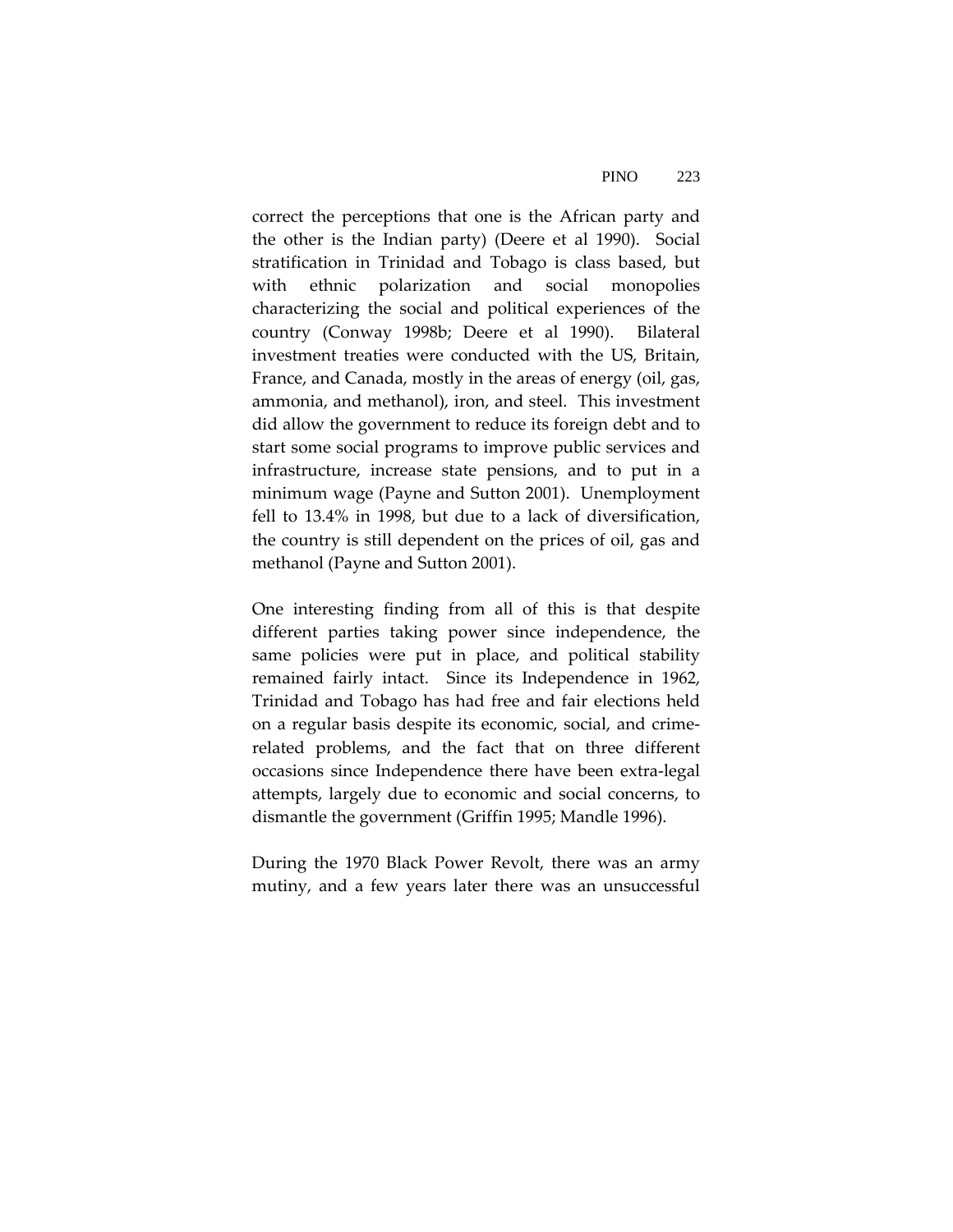coup attempt by The National Union of Freedom Fighters, an urban guerilla movement (Griffin 1995). A Muslim group called the Jamaat‐al‐Muslimeen tried another failed coup attempt in 1990.

Since the mid‐1990s the Trinidad and Tobago economy has done well in terms of economic growth, but most people have not improved their quality of life, due in part to levels of unemployment and inequality, and the very high crime rates that plague the country (Levitt 2005). There is a high percentage of female‐headed households or households with female primary providers in Trinidad and Tobago because of male out‐migration and low levels of legal marriage as part of the colonial and slavery legacies (Deere et al 1990).

Numerous participants of the present study mentioned that one of the biggest problems Trinidad and Tobago faces is the perceptions of inequity in the areas of economics, education, and access to services. According to one respondent, the government used to subsidize farmers, buy the farmer's produce, and then sell that produce on the market at reduced prices. After structural adjustment those programs ended and they have not been restarted.

A related issue discussed by a few respondents involves work programs that are controlled by gangsters. Gang leaders force government employees to provide them with work contracts to do work that is never completed. CBOs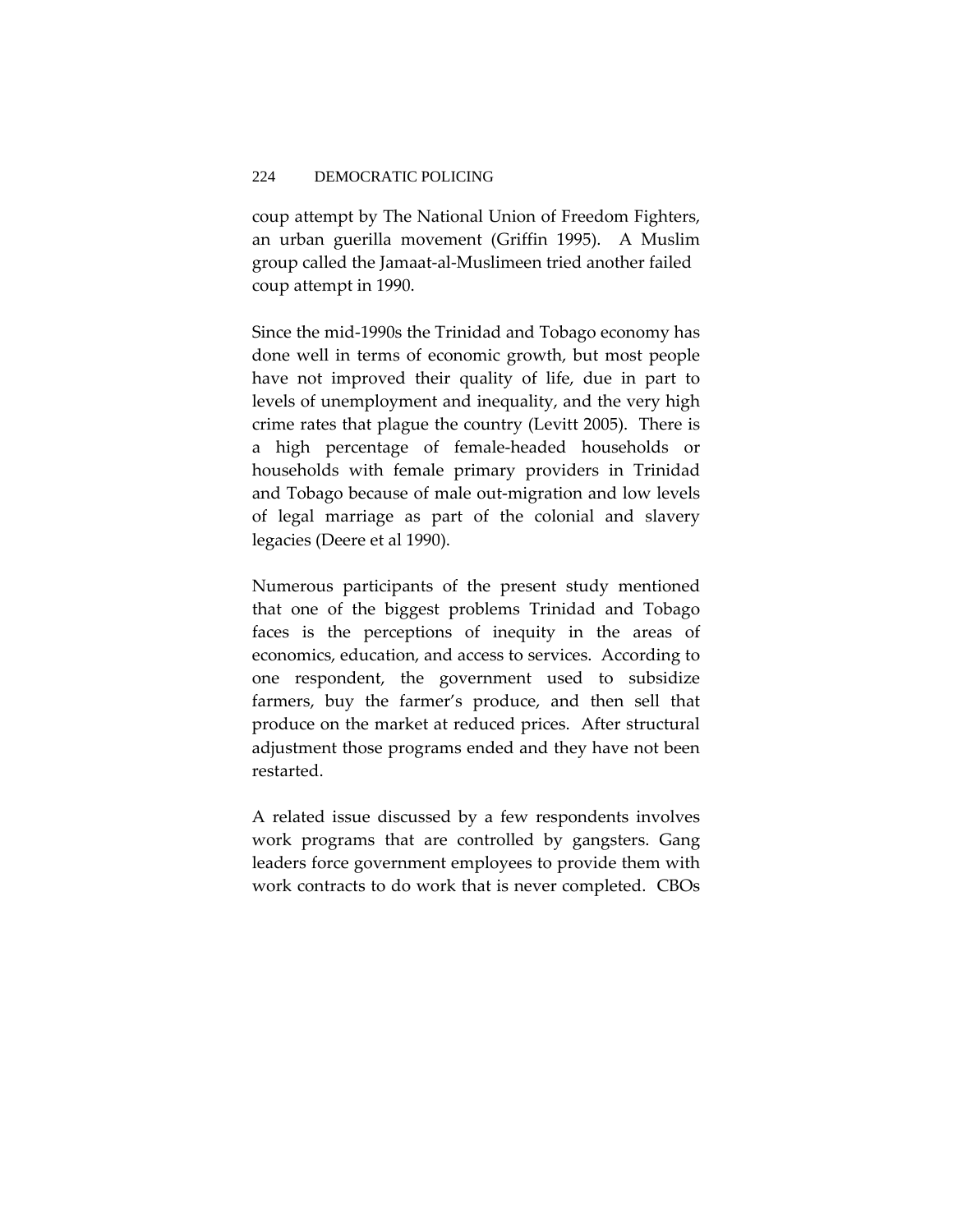and others interested in economic development therefore do not gain access to most contracts used to promote work, micro‐credit schemes, and the like.

There are other social problems mentioned by respondents as being major impediments to change, and the most frequently cited problems are increasing murder rates and gang activity, a reduction in social capital in neighborhoods, a general lack of leadership and vision at various levels, and a lack of respect, recognition, or resources from the government for CBOs, particularly those in the most disadvantaged areas of the country.

Members of CBOs interviewed for this study were angry and upset about the lack of legitimacy received from the government even though a number of research participants had been active in their communities for two decades. Gang activity was a particular issue, as they would disrupt activities set up by the CBOs or would get work contracts from the government while the CBOs didn't. These CBOs are arguably less sophisticated and have less-educated staff than the more organized NGOs in the country, but the CBOs do have more familiarity with the communities they operate in than many of the more organized organizations.

The reductions in social capital (the author's term, not those of the respondents) include factors such as decreased trust and networking among members of various neighborhoods. A number of respondents said that at the same time people "got along" but this was not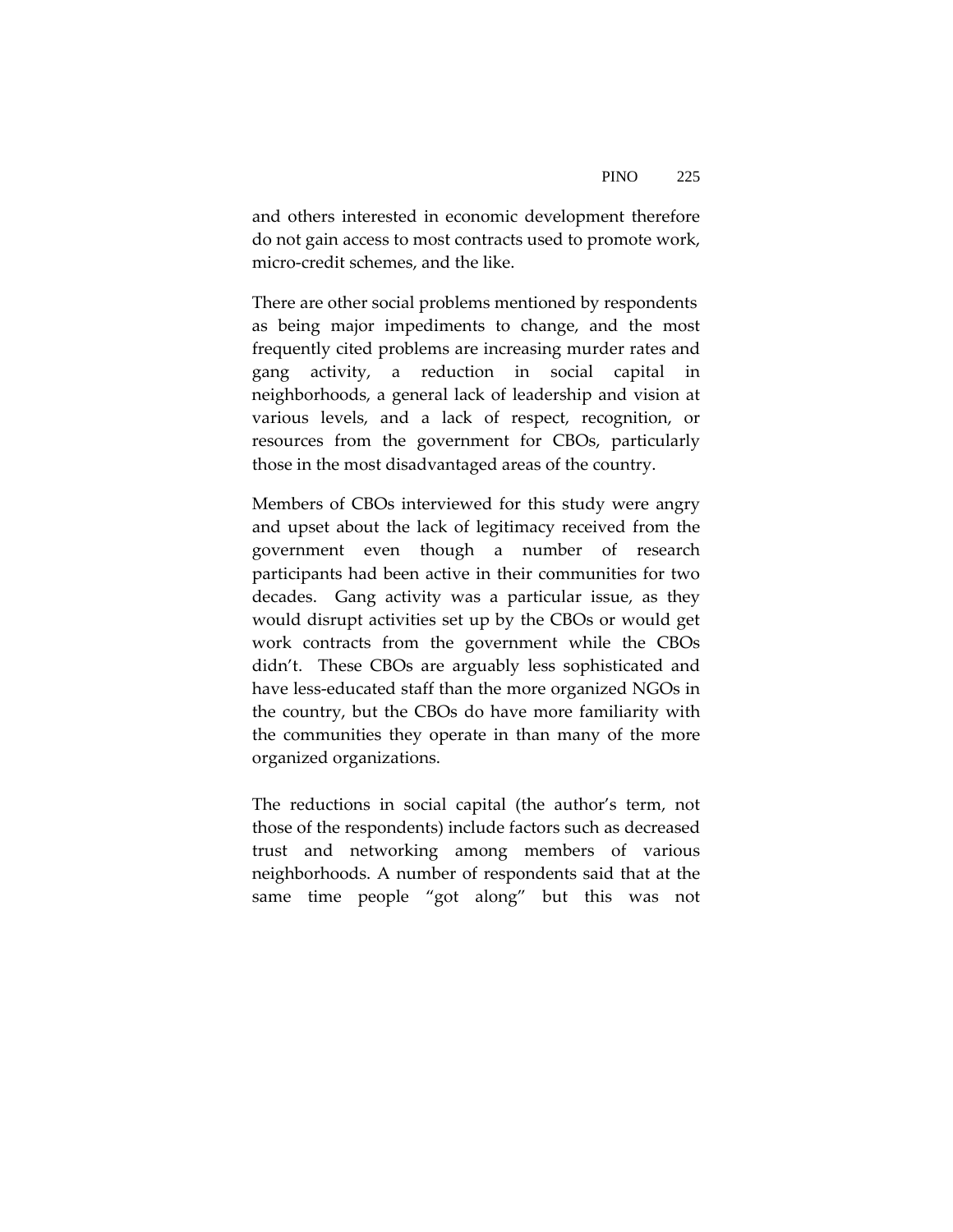characterized in such a way that one could call it evidence of social capital.

A number of research participants argued that increases in gang activity and violent crime are at least partly to blame. Fear of crime, distrust of neighbors who may be criminals, and the hardening of gang turf lines reduce social interaction in neighborhoods. In some of the most disadvantaged parts of the country, gang turf is such that if non‐gang members live in a particular gang's turf area they cannot walk in rival gang areas because they are at risk as much as the gang members.

A sizeable number of respondents complained of weak leadership in the government. A common complaint from almost all respondents, though at times coming from different angles, was that the country's leadership did not listen to the people, acted in its own self‐interest, required complete servitude from their supporters, relied too much on Western ideology or experts, and failed to make use of indigenous approaches to problems.

### *A Brief History of Policing in Trinidad and Tobago*

Policing in the formal sense began under Spanish occupation starting in 1592, where in Port‐of‐Spain six officers served under the management of the mayor, and a ward‐watch system of sorts existed on other parts of the island in country districts (de Verteuil 1986; Ottley 1964).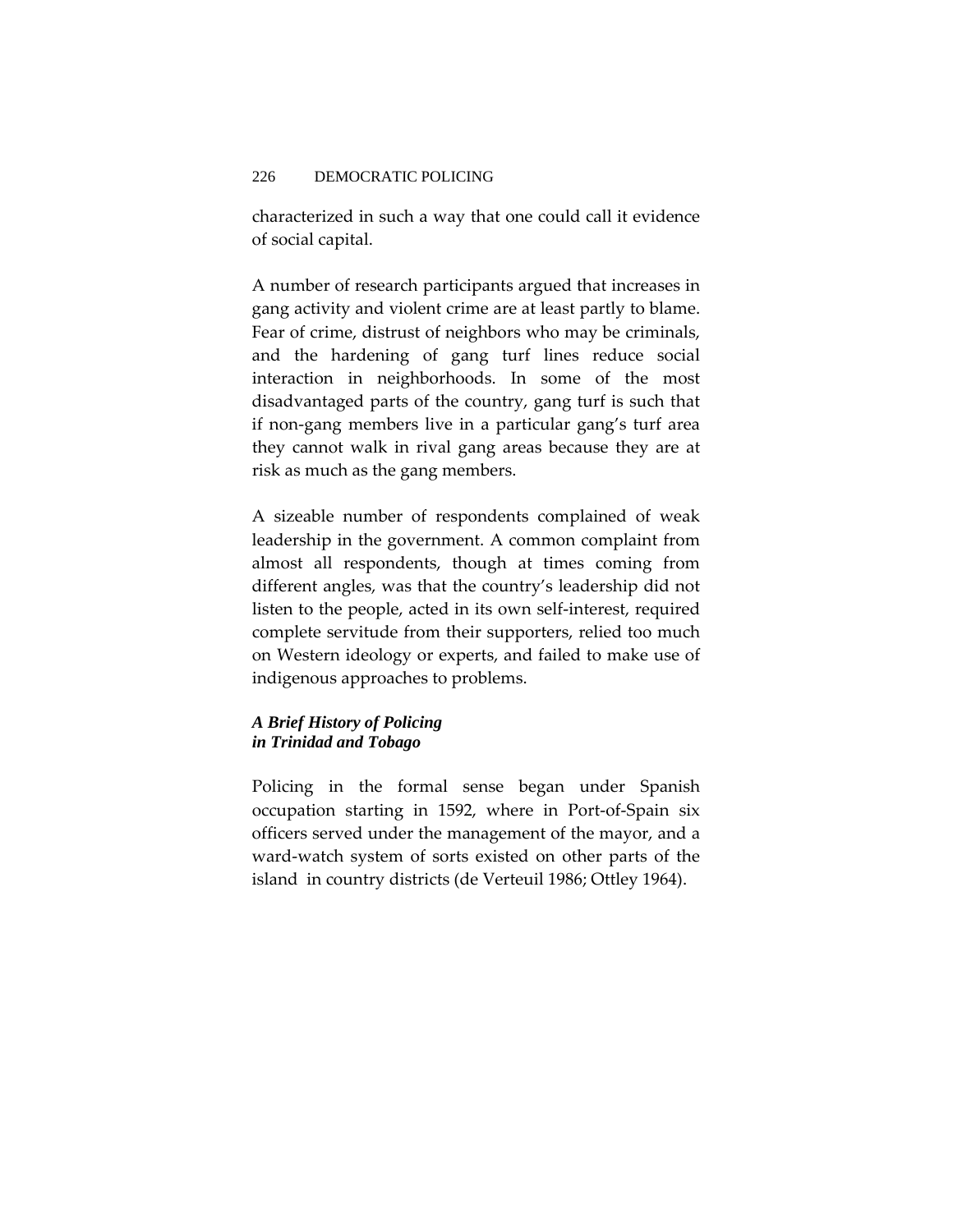This arrangement lasted for two more centuries until the expansion of sugar, coffee, and cocoa plantations increased the island's population (Ottley 1964). When the British took over control of the island, Governor Picton mandated compulsory enlistment of "colored men" to serve in the police force, leading most people to believe that service in the police force was more punishment than reward (de Verteuil 1986: 29; Ottley 1964). In much of the Nineteenth century few wanted to join the police, so men from Ireland came to fill the void (de Verteuil 1986).

A comprehensive set of rules to govern the police was issued in 1835, and by 1844, trial by jury and English law was instituted (Ottley 1964). Justice reform, including strengthening and increasing the pay of the police, only happened when things were considered to be out of control (Ottley 1964). In 1874, five members of the Royal Ulster Constabulary (RUC) were appointed to reorganize and strengthen a plain clothes inspector branch that was started in 1862, and by 1884 the police force in Trinidad numbered 435 men (de Verteuil 1986; Ottley 1964).

The largely Irish police in Trinidad were busy in the late 1800s squelching riots (the Carnival riots of 1881, and the Hosay Riots of 1884), but in Arouca in 1891 a riotous crown beat up policemen, and from then on the policemen were provided with firearms (de Verteuil 1986; Ottley 1964). The water riots of 1903 led to more protests of police brutality, but only one officer was put on trial and he was acquitted (Ottley 1964). Changes in 1905 to the police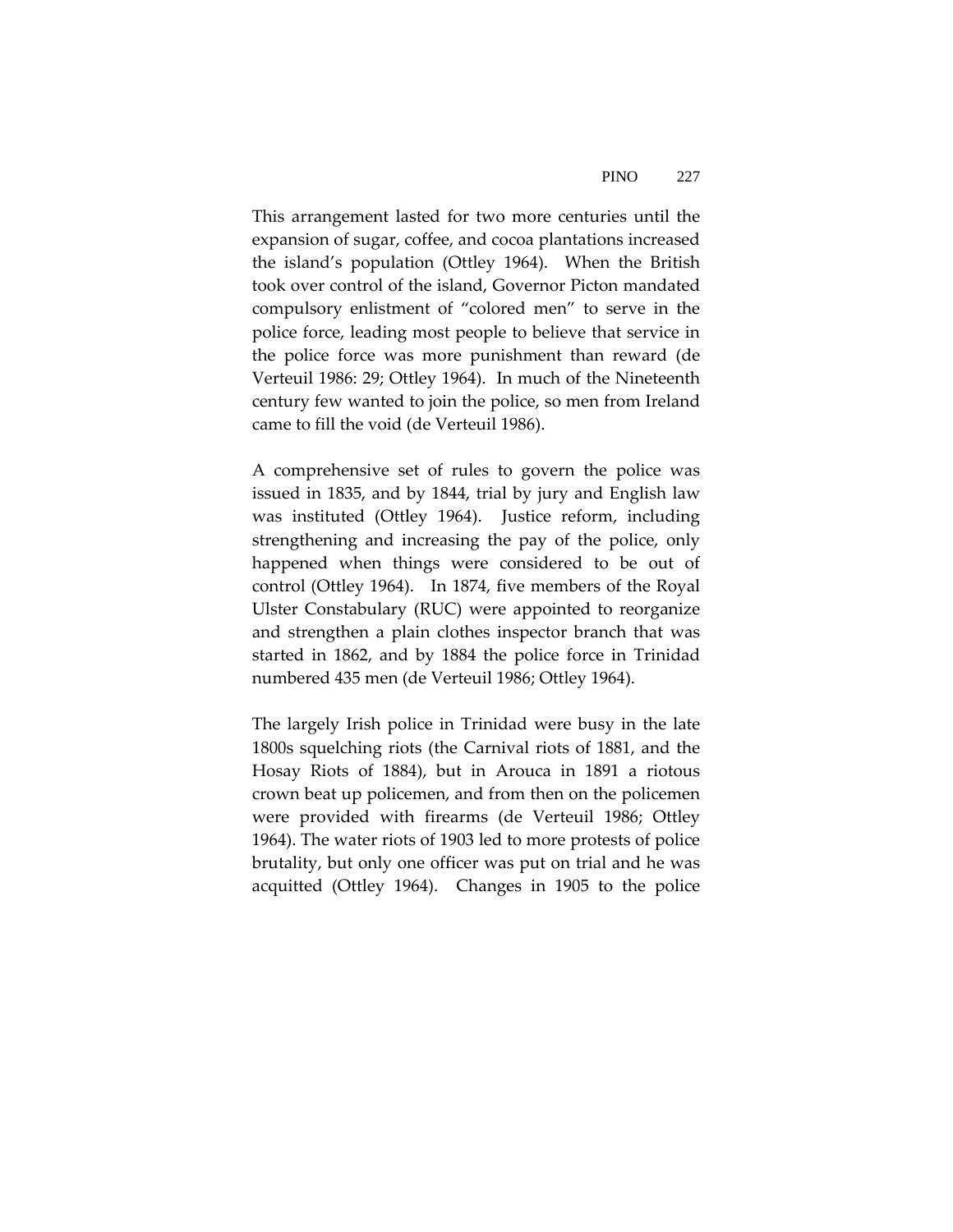service provided the basis for how the police would function well into the second half of the 20<sup>th</sup> century.

The Constabulary Ordinance of 1905 changed the police into an armed constabulary charged with paramilitary duties (Ottley 1964). In addition to the detection of crime, the police force was charged with repressing internal disturbances and defending the colony "against external aggression" (p. 115). The police continued to be used to squelch riots, contain feuds between religious groups, and to control steel band activity in the first half of the 20<sup>th</sup> century, including in 1942 when the Governor ordered no Carnival celebrations, all‐night police car patrols began, and 15 men were formed into a local commando unit (Ottley 1964).

In the 1950s the police started the 999 emergency call system, a police association was authorized, female officers were hired, new systems for recording crime were instituted, police dogs were starting to be used, and officer strength exceeded 2,000 officers (Ottley 1964).

The legacies of colonial policing did not go away after Independence. The Committee on the Restructuring of the Police Service (CRPS) (1984) reported that relations within the police service were poor and that morale was low. Leadership was seen as extremely weak due to managerial inefficiencies, a lack of communication among senior officers, ineffective disciplinary procedures, high turnover among supervisors, uneven and unclear workloads among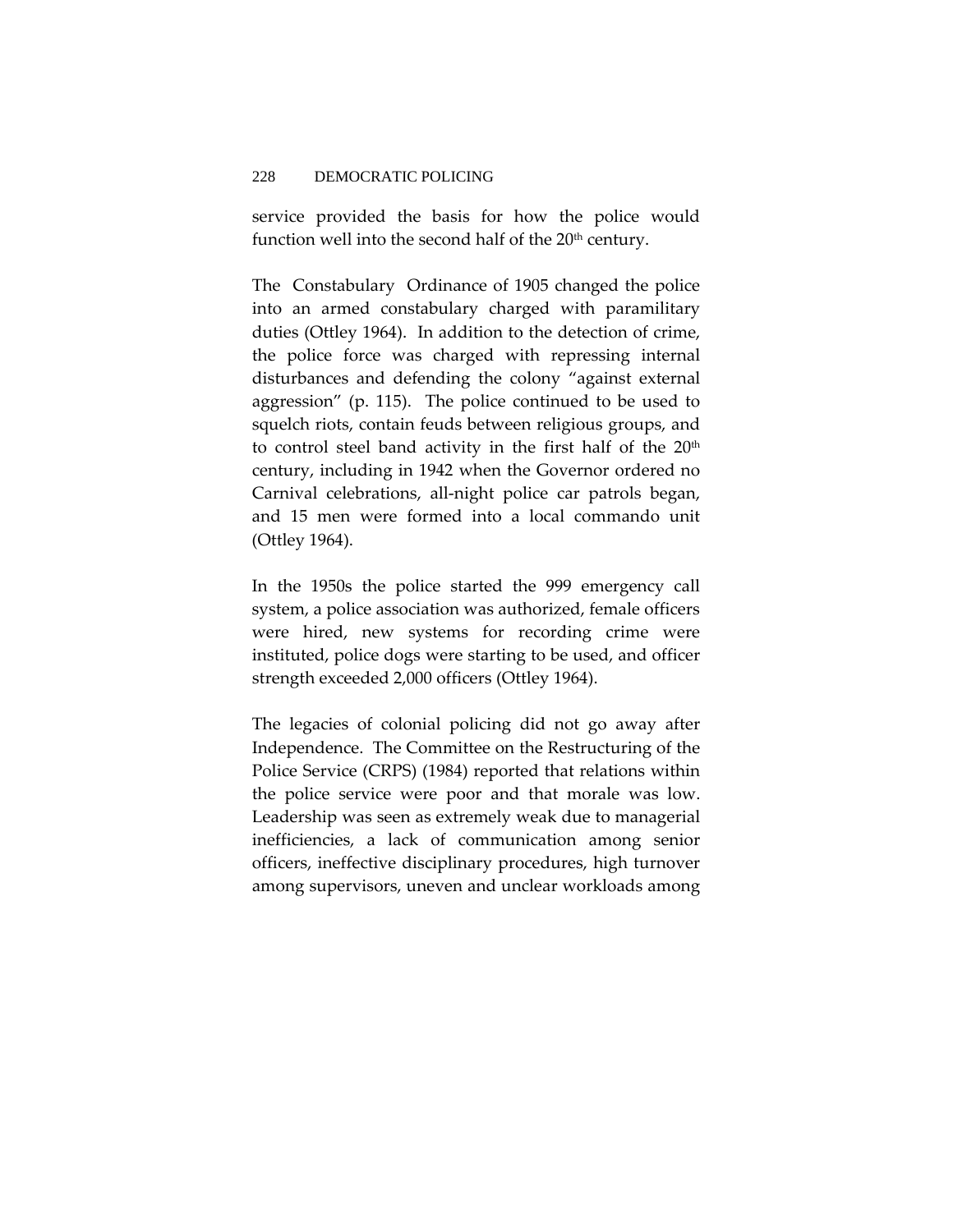officers, and lack of respect for senior officers among junior officers (CRPS 1984). According to the same report, the police were seen by the public as "a repressive force ready to harass people at every opportunity" (CRPS 1984: 138). Urgent calls for assistance were ignored on the account that there are no vehicles or insufficient men at the police station.

Police were seen as indifferent, unresponsive, and unsympathetic; overly harsh in their treatment of suspects; engaging in arbitrary search and arrest; ignoring serious crimes while attending to minor offenses; destroying the homes of squatters; not conducting internal investigations of police misconduct; and failing to engage in foot patrols (CRPS 1984). O'Dowd (1991) wrote a separate report for the Trinidad and Tobago Police Service (TTPS) and found similar problems seven years later, including weak leadership, lack of internal investigations of misconduct, widespread accusations of corruption, lack of response by the police after receiving calls for service, and so on.

The most damning report of the TTPS was conducted by Seaby (1993), who conducted a thorough investigation into accusations of police corruption, and found that corruption was endemic and existed at all ranks. Citizens had to pay officers for service, and officers would blackmail people as a means to not arrest them or to hide evidence of a crime (Seaby 1993). Police officers would also steal from each other and from the canteen; and there were accusations of police shootings and rapes (Seaby 1993). Senior ranking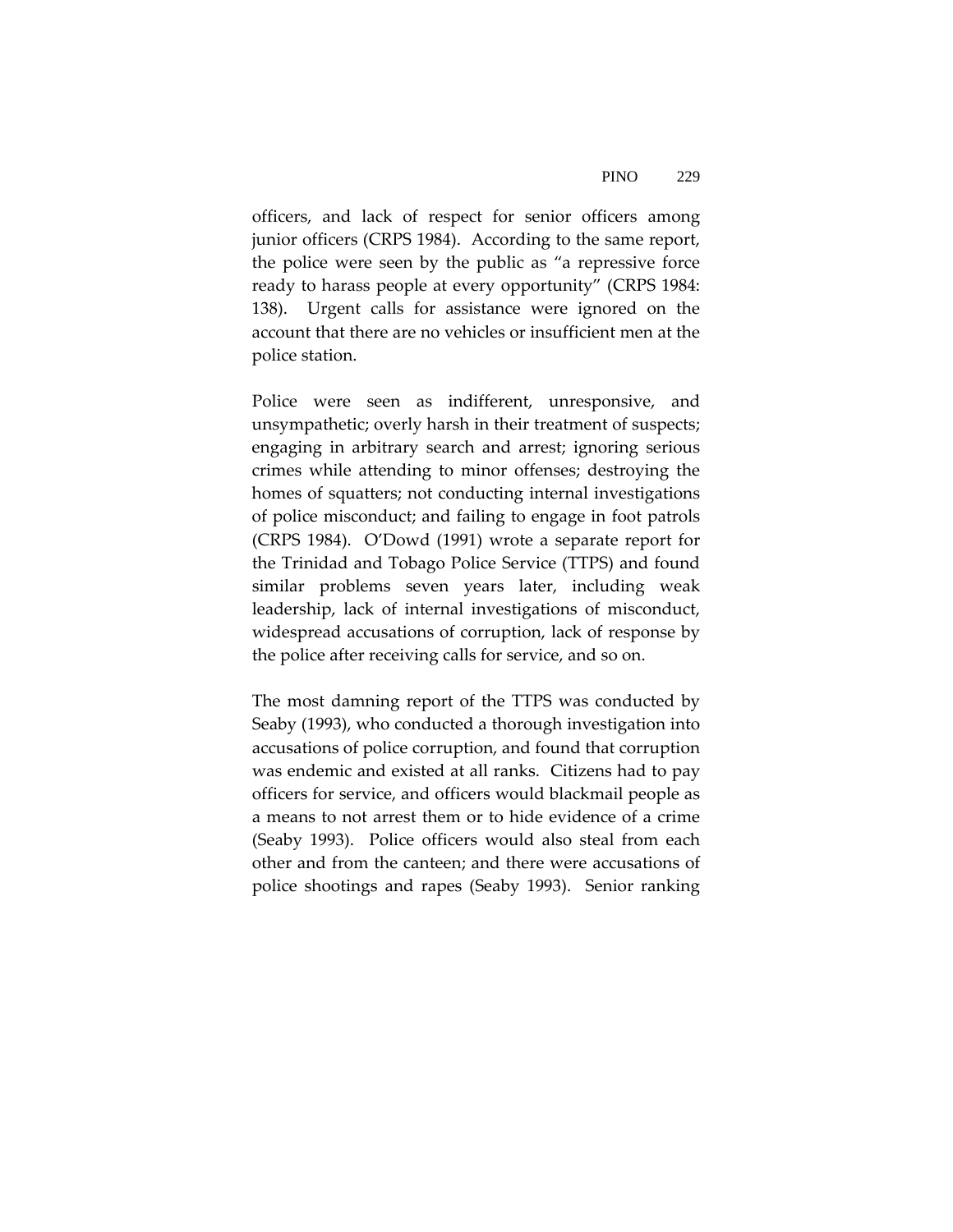members would live beyond their own means by embezzling police service monies, but most money made from corruption came from protecting drug dealers, drug routes, and drug supplies (Seaby 1993). Some officers were even found to actively engage in transporting cocaine, growing marijuana, and selling drugs. Groups of officers from higher to lower ranks would help each other in corrupt activities, and they would promote individuals within their own group.

Seaby (1993) reported the same weak leadership, management, discipline, and accountability issues previous reports had found, concluding that the colonial style of policing was still present, and that local commanders had too much control over their own areas. There was no use of scientific investigation techniques or technologies, and police were unskilled at taking statements from victims or witnesses (Seaby 1993).

Furthermore, as other reports had found, there was no sense of community service among members of the TTPS. In addition, problems in other areas of the criminal justice system, such as long court delays, allowed for more corruption and unlawful activities such as the destruction of records and evidence, and police only showing up at court if they felt like it (Seaby 1993). Drugs and other evidence must be exhibited during a trial, and this outdated practice makes evidence tampering and destroying too easy due to the long windows between an arrest and the trial. In order to keep their jobs, officers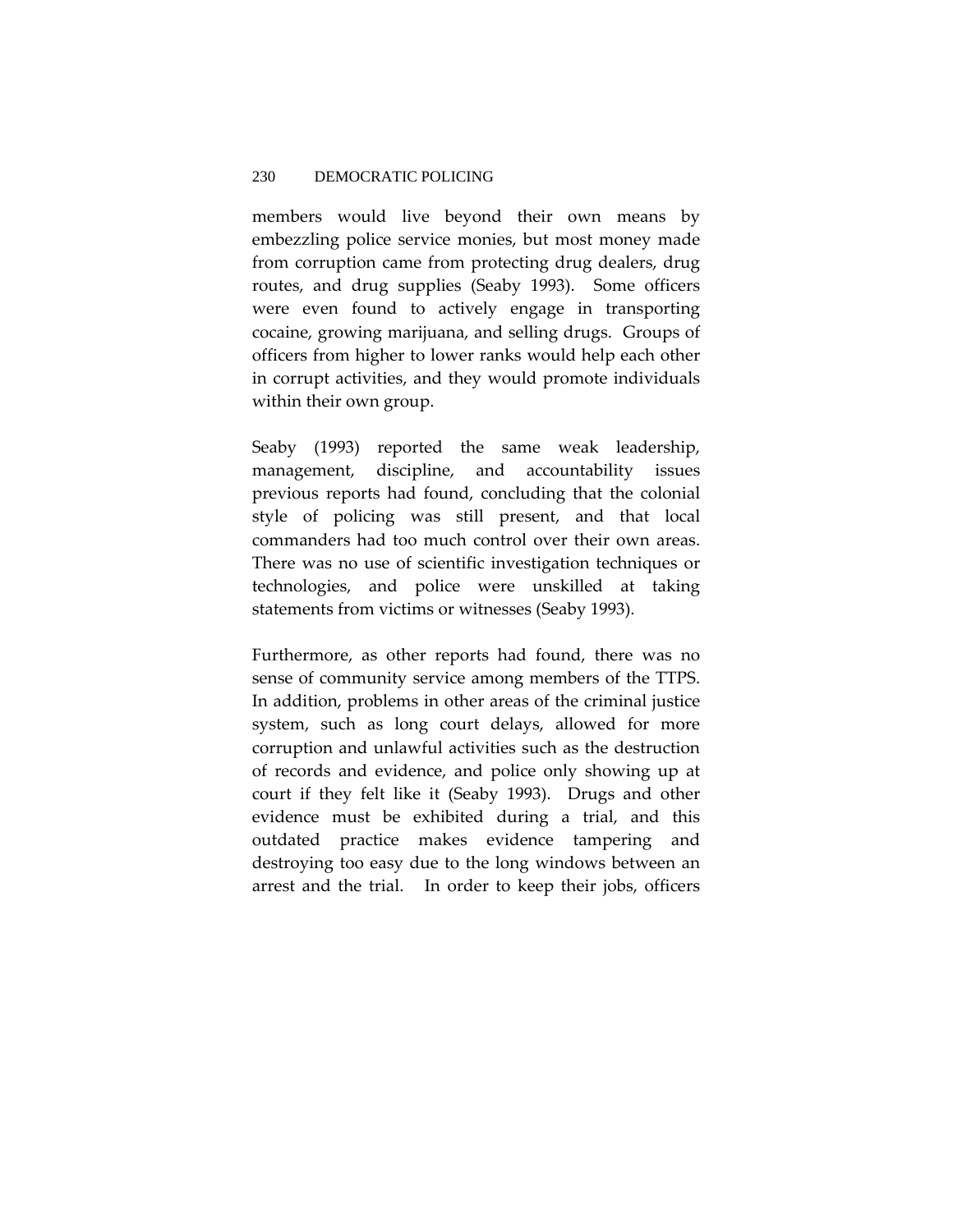developed a fatalistic attitude and allowed the status quo to continue, finding a cozy niche in an office rather than engaging in patrols, and using knowledge of other officers' corruption as a way to keep their jobs (Seaby 1993).

The criminal justice system in general in Trinidad and Tobago is also fraught with problems that must be considered in concert with police reforms if these reforms are to be sustainable. The country has one of the highest rates of prisoners awaiting trial in the Caribbean (Singh 2004). The judiciary is ill informed about the prison system, and while the police receive some resources, the prison system gets far less (Klein 2004). Prisons lack drug treatment programs even though approximately 30% of Trinidad and Tobago's prison population consists of drug offenders, mostly for petty dealing and possession of marijuana (Klein 2004:42). Trinidad and Tobago spends roughly 30% of its health budget on drug rehabilitation programs (Griffith 2000:129).

The colonial legacy of policing and criminal justice in general continues in the 21st Century, with officer training centering on riot suppression, and citizens having to solicit police services (Parks and Mastrofski 2008). Police stations are dirty and decrepit, and the TTPS suffers from poor pay and inadequate staffing and equipment, such as few usable vehicles (Parks and Mastrofski 2008).

In addition, problems of corruption still persist, and there is frequent turnover and weak management and supervision, as police leaders want to avoid controversy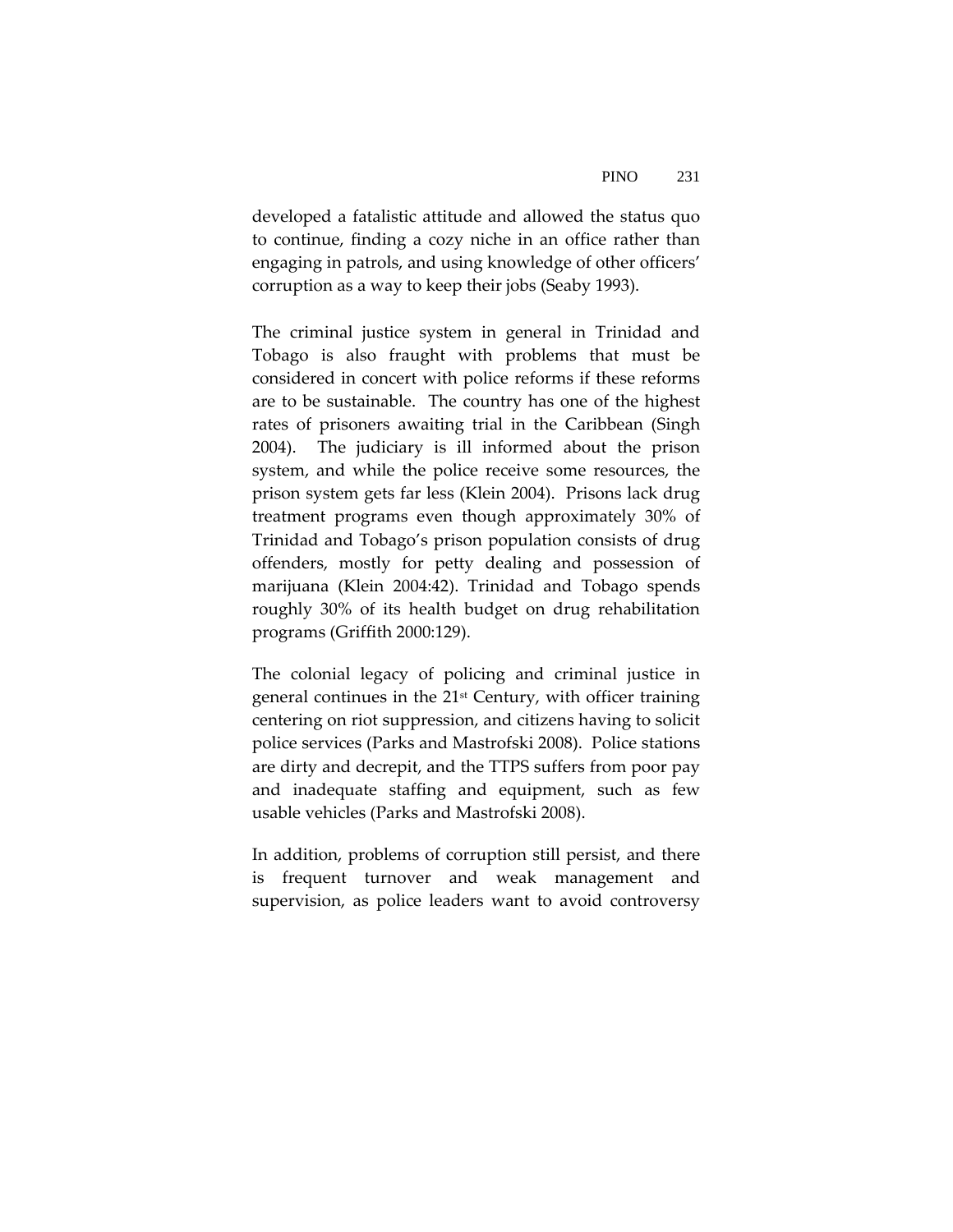(Mastrofski and Lum 2008; Miller and Hendrix 2007; Parks and Mastrofski 2008). The police service has also been accused of favoritism, bias, and nepotism in recruitment (Police Service Commission 2004).

Issues of legitimacy plague the police service, and this makes sustainable reform more difficult. In Trinidad the lack of legitimacy and support stems partly from charges of drug corruption and favoritism, the convictions of police officials, and the perception that the police are indifferent and incompetent (Bennett and Moribito 2006).

There have been numerous instances of police use of excessive force that are criticized by the public and the media (Deosaran 2002). Internal investigations rarely if ever occurred on time, and according to a 1999 report 18 officers who had been convicted of serious crimes were allowed to continue working in the Police Service (Deosaran 2002). The police do not engage in proactive crime prevention activities, and the public must solicit most police activities (Johnson 2006). To make matters worse, surveys reveal that around 60% of residents in Trinidad have a high fear of crime (Deosaran 2002).

As Bennett and Moribito state (2006): "…this has evolved in Trinidad into a culture of alienation from the public. The police are demoralized, socially isolated, and antagonistic toward the public, and they provide little in the way of unsolicited police services" (p. 243). The Police Complaints Authority (PCA) was created in 1993 by an act of Parliament in order to ensure that an independent body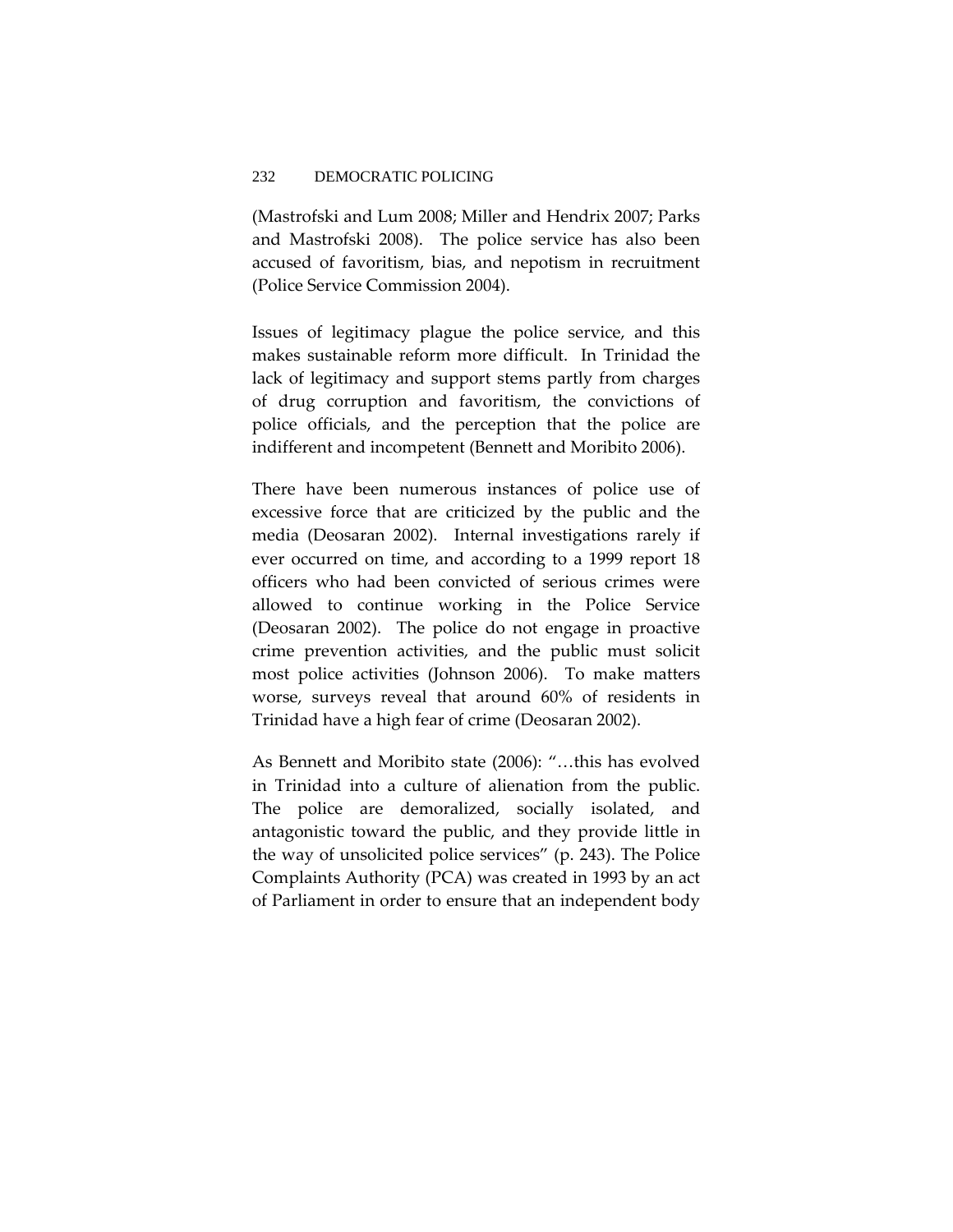was hearing and compiling citizen complaints (Deosaran 2002). The 2003 report is the most recently available online at the Complaint Authority's website. Based on the report, the number of formal and informal complaints had been increasing dramatically (PCA 2003). Complaints included accusations concerning the following: battery, criminal damage, failure to perform duty, harassment, impolite behavior, wrongful arrest, extortion, malicious prosecution, and miscellaneous civil complaints. There is variation in the number of complaints from year to year, but the disturbing trend was that the number of complaints was not being reduced despite the presence of the PCA. The author asked one respondent why the most recent report online was from 2003, and the respondent replied that "The PCA is largely defunct."

Police constables in Trinidad also feel that there is little community support for their activities and that they lack legitimacy in the eyes of the public. This perception is more negative when comparing Trinidad to Jamaica and Barbados (Bennett and Moribito 2006). Organizational factors including the effectiveness of supervision of the officers and the adequacy of training affect attitudes. The more effective the supervision and the more adequate the training of the officers, the more positive constables are about their perceived support and legitimacy from citizens (Bennett and Moribito 2006).

Research participants for this study also noted various problems regarding policing, including corruption,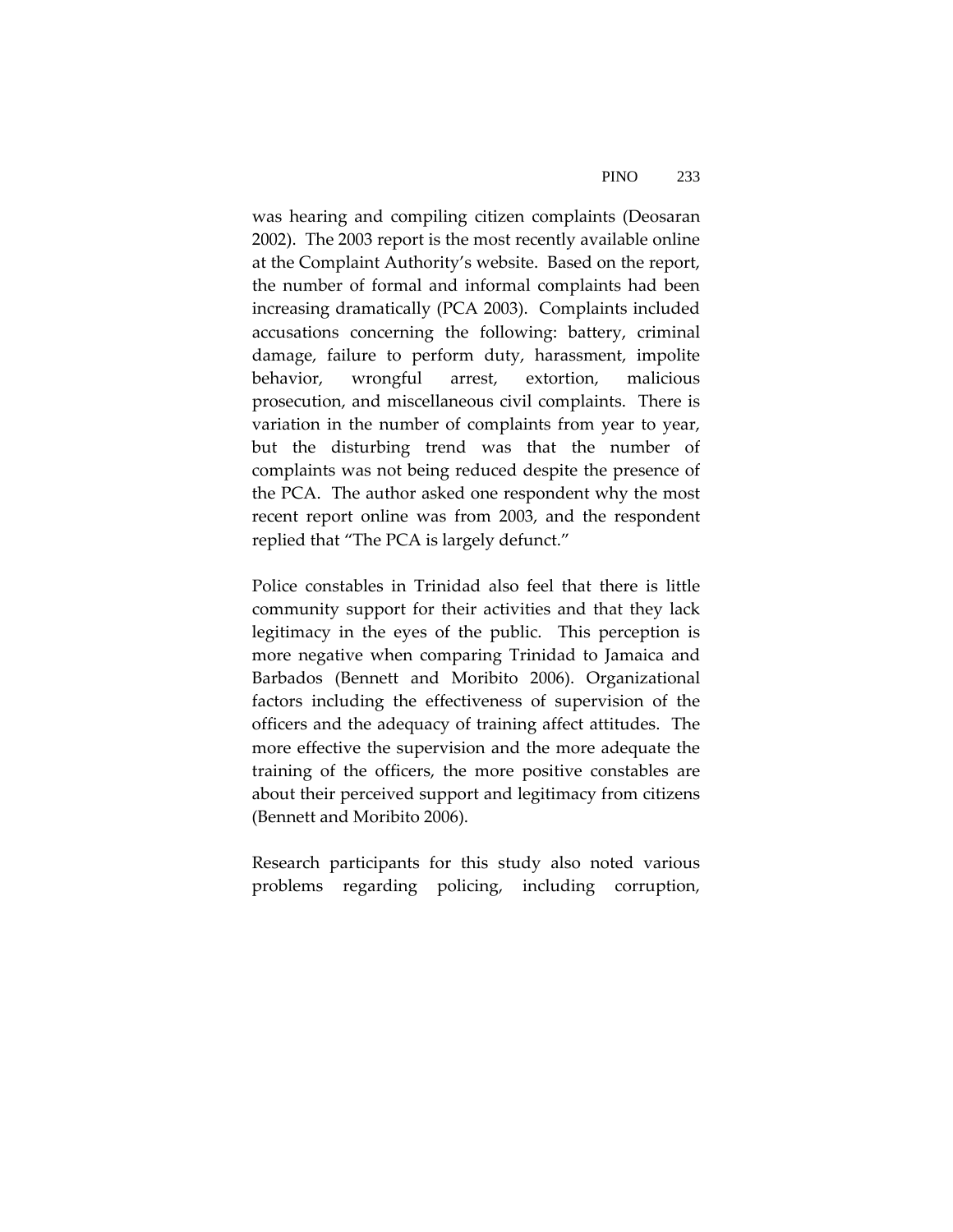brutalization of citizens, incompetence, collusion with criminals, lack of concern for crime victims, and a lack of faith in the police to protect people from victimization.

The author was told by a number of respondents that when citizens go to a police station or call the station to report an incident, the police tell them to go to the next station, or tell them that they do not have any cars, and basically do not respond. While the police will say they actually do not have cars and other resources, citizens feel that the police are avoiding work. People appear to want more police presence, but then when accusations or observations of police brutality occur, people will not go to the police for help.

Another frequently cited problem by respondents was the harsh treatment of citizens who report crimes. Those who report crimes feel like they are being accused of the crime during questioning, and numerous respondents also claimed that the police lack basic skills in questioning crime victims and suspects.

The lack of legitimacy of and trust in the police does not necessarily mean that the population is against working with the police, however. In 1999, a random sample of 451 households was surveyed on the willingness of respondents to work with the police in COP programs and their knowledge of COP activities (Deosaran 2002). Respondent's answers to the survey revealed that while 71% were willing to work with the police in COP activities, 70% thought the police were helpful when interacting with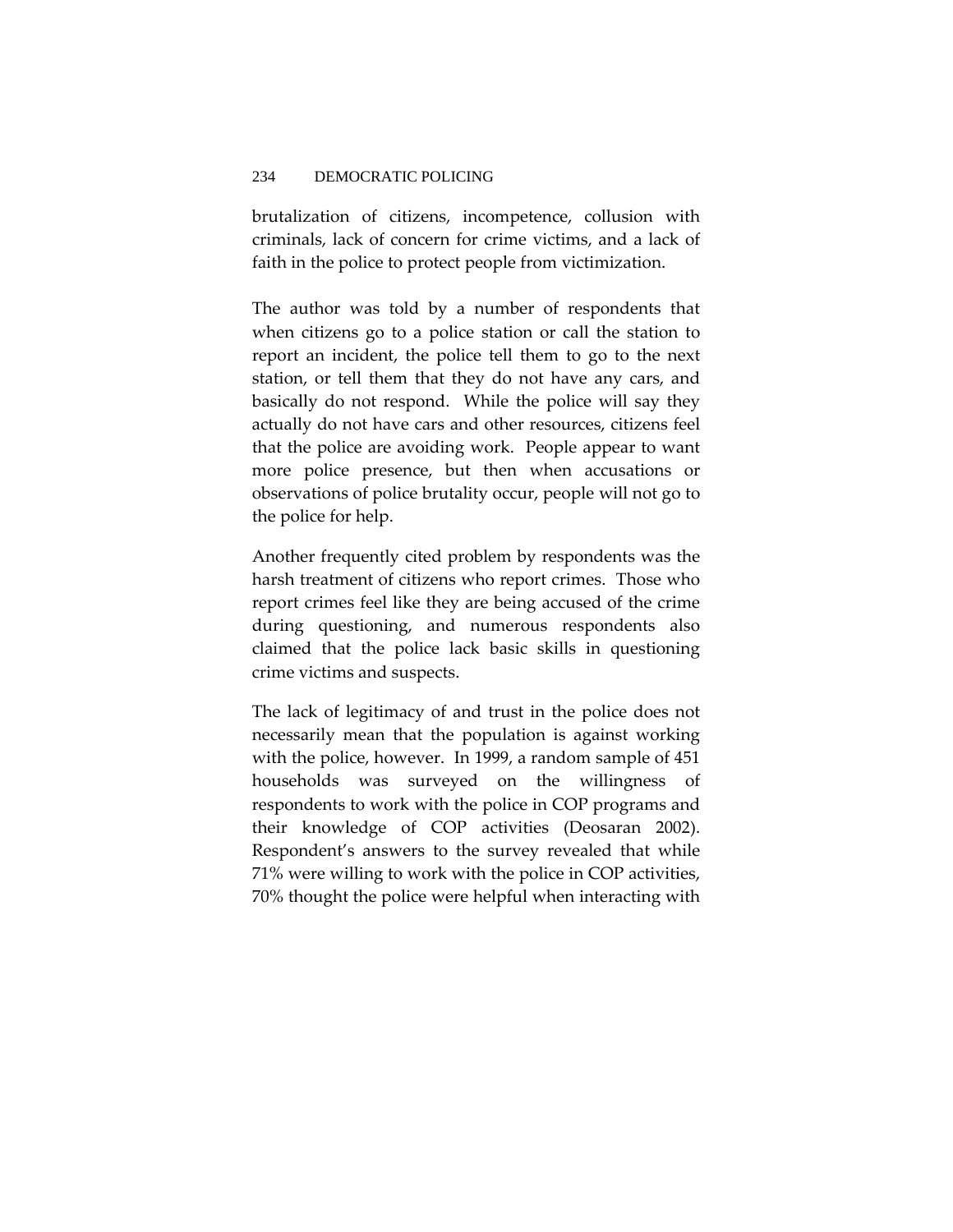citizens, and 63% were satisfied or very satisfied with police handling of crimes, only 51% thought their district was patrolled adequately, 36% knew that there was a COP unit was in their district, 25% new much or very much about what COP is, and 9% were involved in some sort of COP activity in the year prior to the survey being administered (Deosaran 2002). Program awareness, therefore, appeared to be one of the major problems.

### **Recent Police Reforms**

The Association of Caribbean Commissioners of Police decided to implement community oriented policing (COP) in 1993, but by 2000 the organization noted that not all of the participating nations had been fully committed (Deosaran 2002). Deosaran (2002) noted at the time his article was written that Trinidad and Tobago appeared to be the most committed in the region to COP. The police leadership was behind the concept of COP, but there remained concerns surrounding police capacity and conduct as well as citizen support.

One member of the police service who used to act as a COP officer was interviewed for this research. This individual noted that COP was spurred by foreign assistance. Senior officers went to the US and England to see how COP was implemented there. These senior officers then returned to Trinidad and Tobago in order to train officers (including the person interviewed) in transactional analysis and conflict resolution. The COP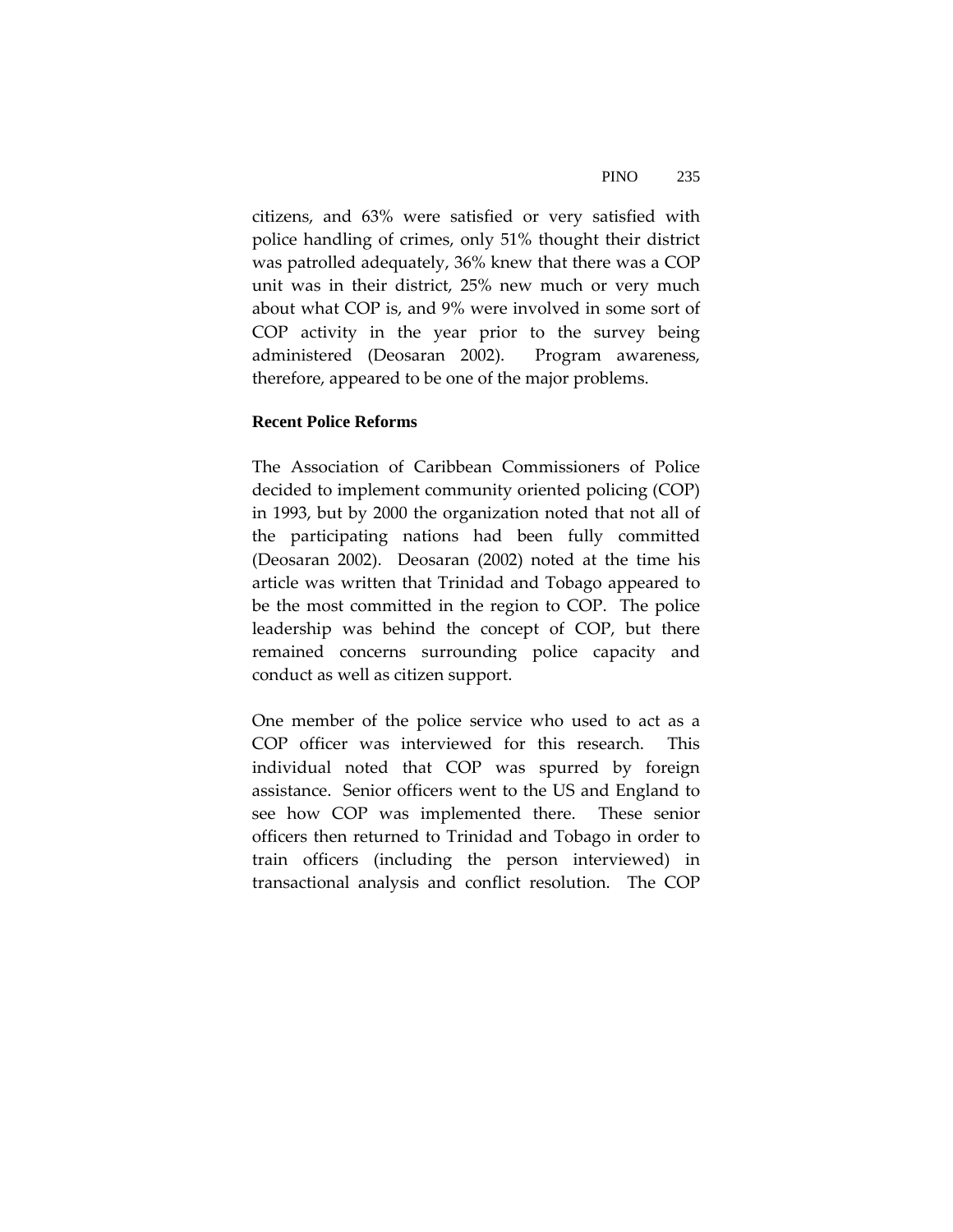officers would speak with people in different communities each day of the week, and over time relations and trust improved, even with teenagers, according to the respondent.

As time progressed youth groups were formed that engaged in sports and academic activities, where officers would tutor children in math and other subjects. Neighborhood watches were also started. The respondent said that COP "fizzled out" by 2002 because people were hired to be COP officers that were "not cut out for it." The respondent claimed that poor recruitment policies were to blame, and it appears that a lack of supervision of the officers was a problem as well.

Deosaran (2002) argued that before successful COP implementation could occur, human resource development of the police force, and the democratization of the command structure away from the old colonial and paramilitary style, was necessary. In an earlier report, Deosaran (2000) also made recommendations for improving community policing, such as instituting oversight and evaluation, building awareness, training all officers for community policing, and other oft‐seen recommendations for success.

Currently, the government is attempting to reform the police services by consolidating more administrative authority into the hands of the police commissioner, giving the government more opportunities to help direct policy,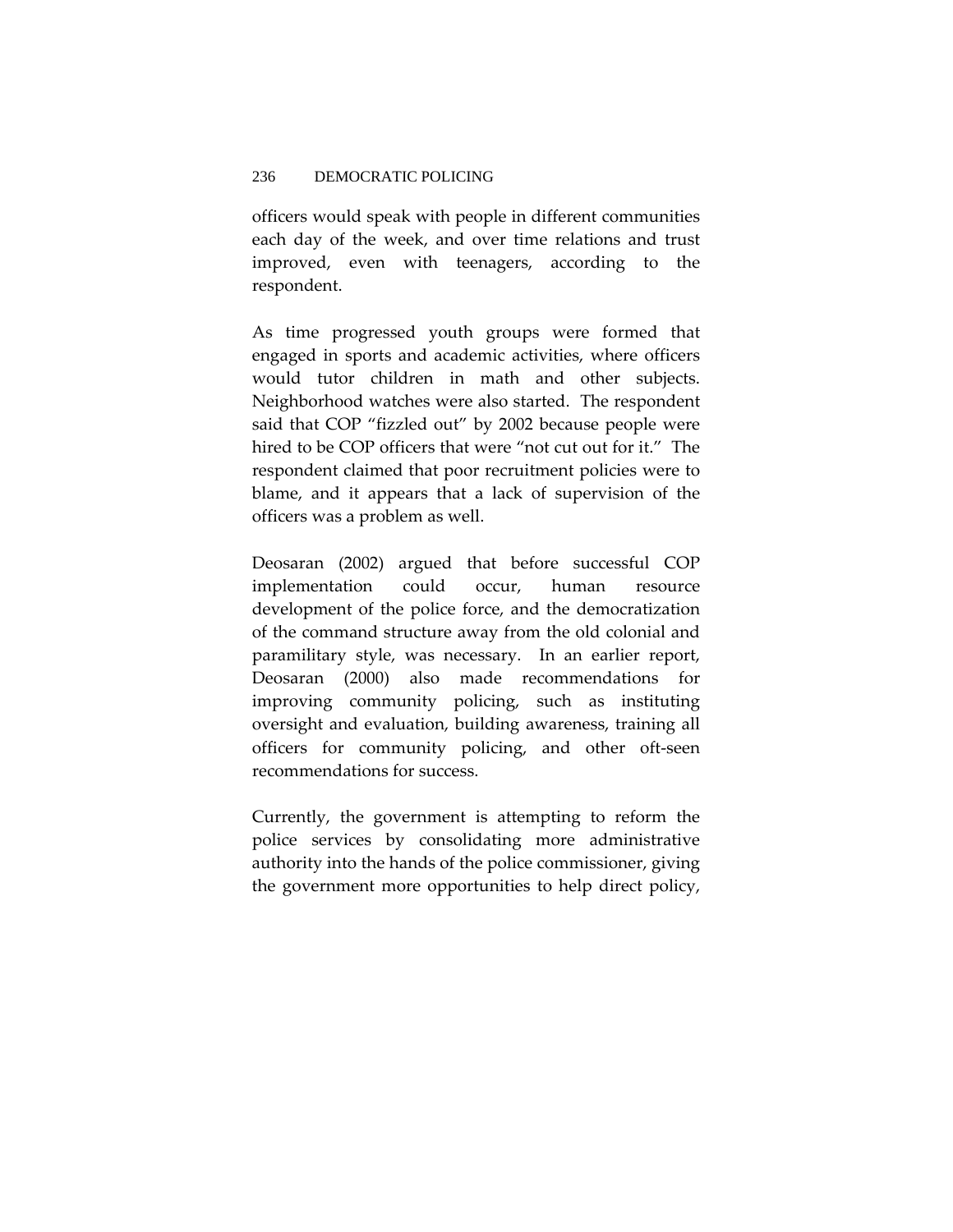and by trying to improve civilian oversight (Mastrofski and Lum 2008).

As Mastrofski and Lum (2008) point out, however, the entire government and its agencies must improve governance in order for this not to just be symbolic. The two major parties currently cannot come to a consensus on many issues, and there are concerns regarding legitimacy, accountability and transparency, control over important functions, and internal governance of the police (Mastrofski and Lum 2008).

Current reforms are modeled on the recent reforms seen in Northern Ireland (Mastrofski and Lum 2008). First, there is external and independent oversight of the police through the Police Complaints Authority, but policy direction is directed by the Ministry of National Security in order to provide political weight and to make the politicians stakeholders. The police commissioner will have more power to direct hiring, discipline, promotion, and training. Police pay and educational requirements are planned to increase in order to recruit more qualified people who may be less corrupt.

Mastrofski and Lum (2008) argue that bad managers should be removed and that better work should be demanded from officers. Officer review procedures are supposedly being updated, and there are also attempts to make the police more service oriented (Mastrofski and Lum 2008).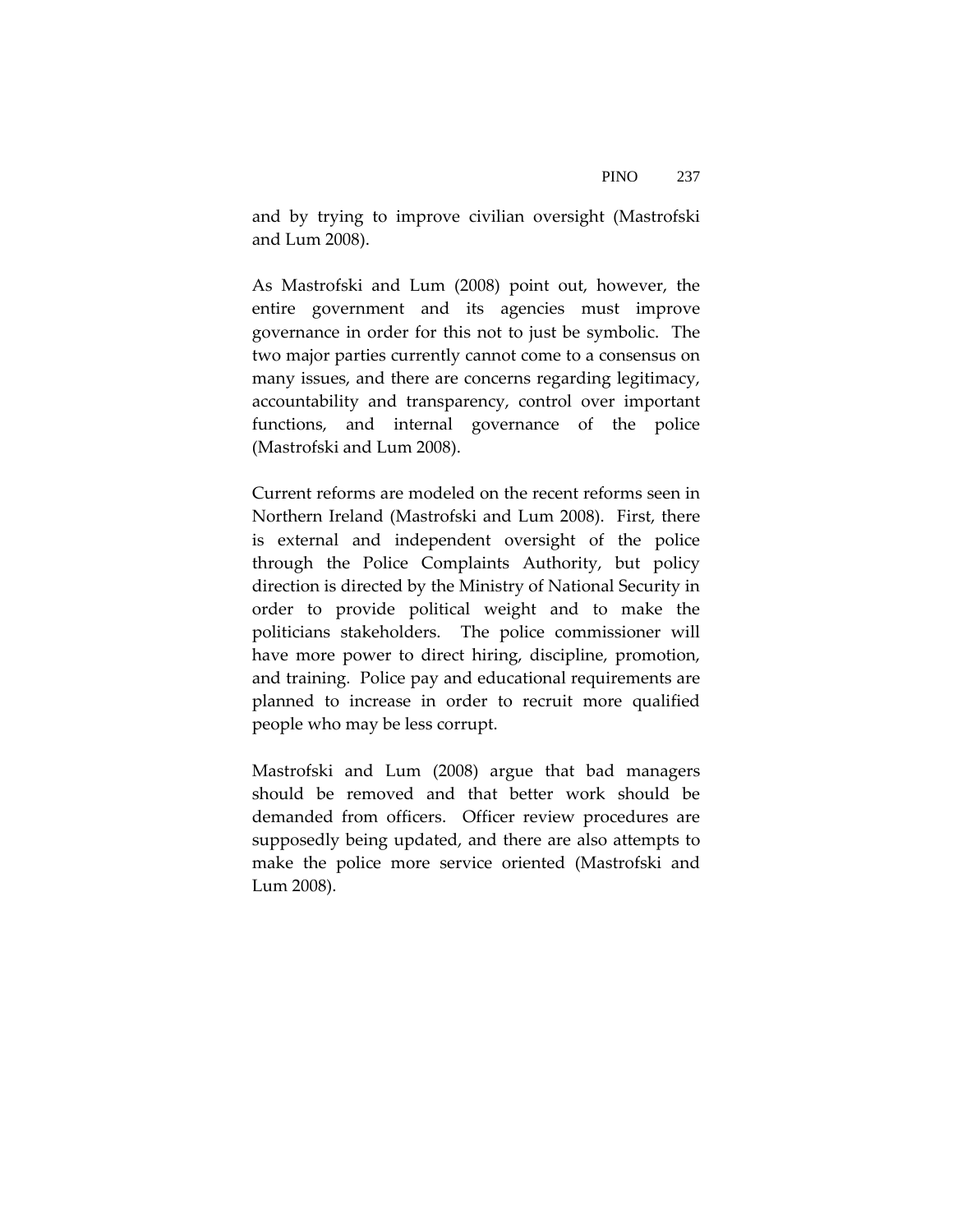As part of these reforms, in 2007, Parks and Mastrofski (2008) led a team to create a model station program for the police service based on Mastrofski's "service oriented" community policing model called "Policing for People." Five model stations were created in high crime, racially varied and geographically diverse areas: Arouca, Chaguanas, Morvant, San Fernando, and the West End. These stations were provided extra resources, such as vehicles, and officers were trained or coached on‐site by field advisors coming from police forces in the US (Parks and Mastrofski 2008). Officers at these model stations were expected to show up to work, engage in patrol, and to spend time with community residents.

What were the results of this model station program? Based on a pre‐test, post‐test survey of residents in the model station areas carried out by a hired local firm, officers were engaging in more foot and car patrols, and police visibility increased in four of the five stations (Parks and Mastrofski 2008). Police activity increased, citizens largely thought that their areas were safer, and citizens who reported crimes were happier with the services they received.

However, citizens were less likely to think that they police would solve their problems, and thought that the police had less respect for citizens, leading to a lack of improvement in overall satisfaction after the implementation of the new program (Parks and Mastrofski 2008).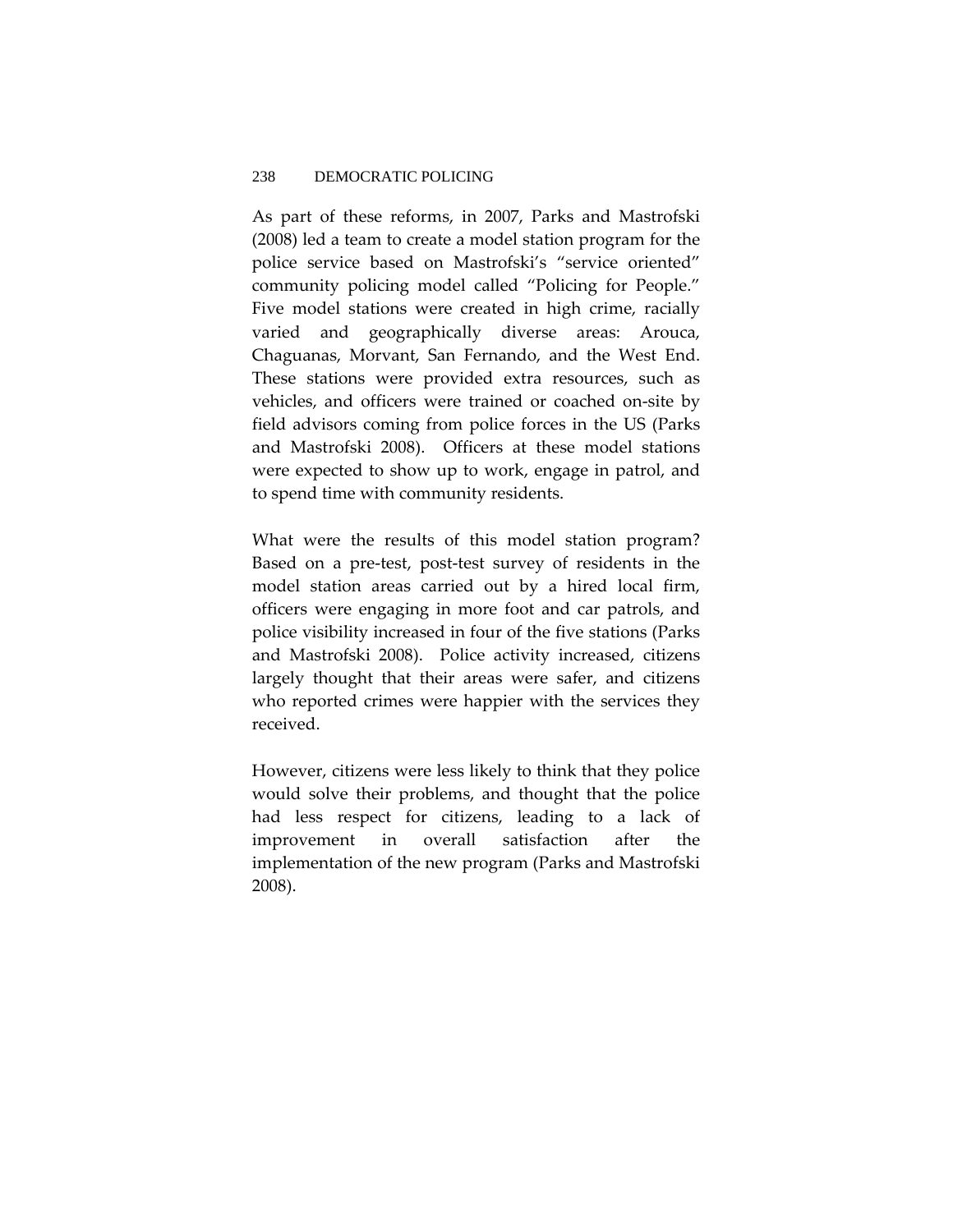There are numerous reasons for the failures cited above according to the research by the author. First of all, none of the NGOs or CBOs interviewed for this research, except for one, played any kind of role in the recent foreign assistance. CBO and NGO member participants were largely unaware of the recent foreign assistance and the outcomes of the assistance, and they said that citizens were largely "in the dark" about the reforms as well. Most had heard of Professor Mastrofski from news paper reports, but really had nothing to say about the foreign assistance due to a lack of knowledge.

Some research participants spoke of past dealings with the police; including the above mentioned sports programs for youth and general methodological assistance, but recent reforms for the most part did not involve civil society groups. One NGO participated as part of a panel in the hiring process for the new police commissioner, but the government rejected the candidate forwarded by that panel and a different police commissioner was selected. This same NGO did help with one of the model stations in the area of domestic violence.

Interview participants involved in some way with recent reforms argued that reforms had few positive effects, and that paying foreign assistors was a waste of money. While respondents thought that foreign consultants were professional and tried to do some good things (increasing officer education and pay, restructuring of the police service, creating model stations, a new customer service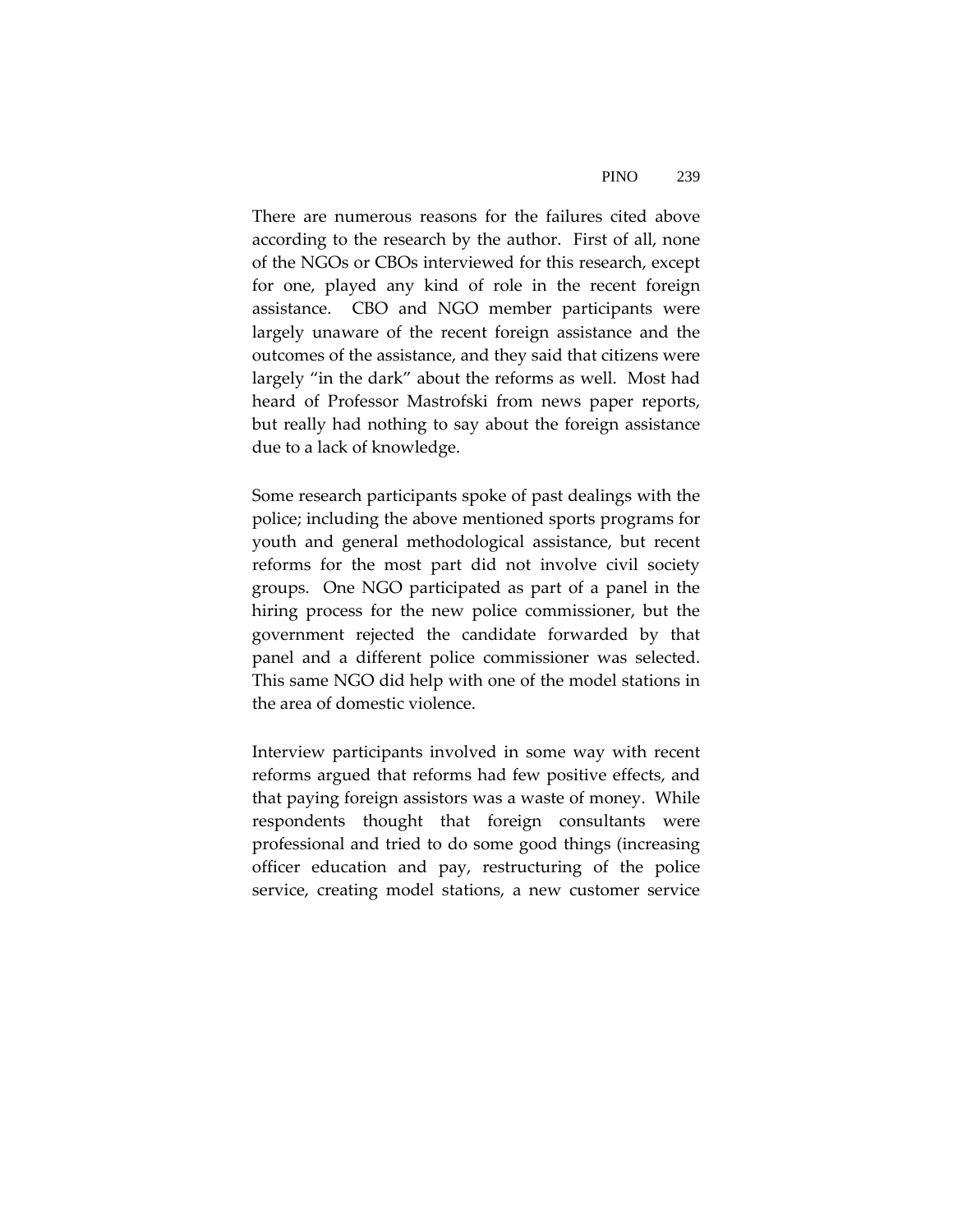orientation to police work, and more proactive strategies), they thought that some of the police leadership was forward thinking, local officers did not want to listen to the foreign consultants, and (as Mastrofski and Lum (2008) argued) respondents argued that further systemic changes were needed before training and other forms of assistance can work.

Respondents also disliked the fact that the foreigners were playing the lead role in initiating changes. Participants did not perceive changes in officer behavior and felt that the systemic changes were inadequate. One respondent said, "Why are we paying all of these dollars to have Mastrofski come in here telling us shit we already know?"

Another problem mentioned by one respondent was that the process for hiring a foreign consultant was flawed. Teams had to bid on a series of projects spaced out over time; making the entire process more difficult. Currently, police service members in charge of carrying out reforms have to work within a plan that was put together in a piecemeal fashion by design, and according to the respondent, the budget for the transformation is under‐ funded (because, according to the respondent, a lot of money went to foreign consultants).

# *Current Reform Effort Lessons*

History often repeats itself in terms of police reform (as in virtually everything else). The policing model used in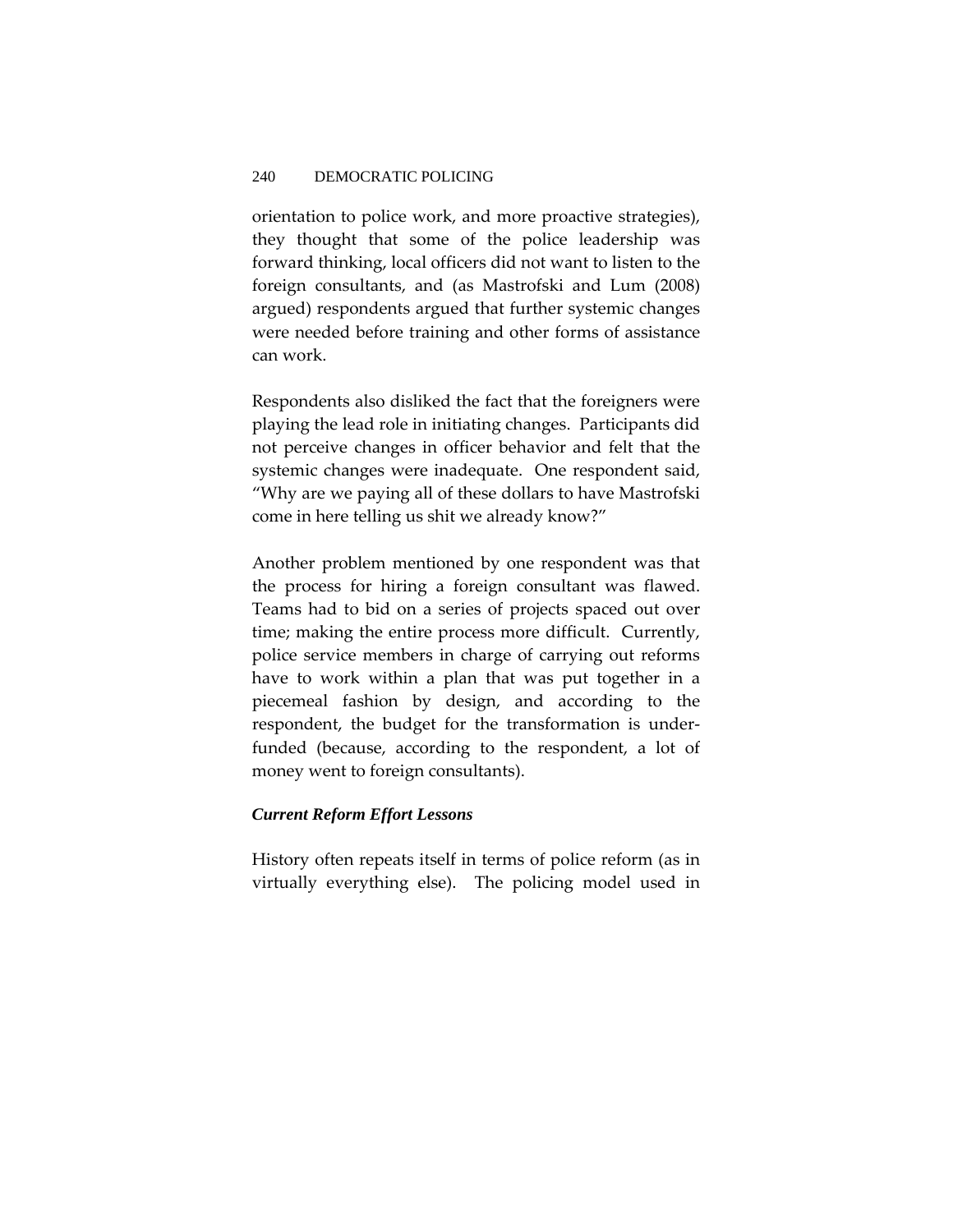Ireland was exported abroad by the British during its colonial empire (Ellison and O'Reilly 2008a). Trinidad was no exception, but recent reforms in Trinidad are now based on the currently popular and relatively recent reforms in Northern Ireland.

These reforms have been hailed as a resounding success, and many have promoted the idea that these reforms ought to be modeled by other countries seeking to reform their policing systems (Ellison and O'Reilly 2008b). The Northern Ireland experience has been branded and marketed for global diffusion in the areas of general police reform, counter terrorism activity and other forms of security policing, even though this branding and marketing has been done without careful consideration of the political, economic, and cultural contexts that have hindered long‐term success in Northern Ireland and can thwart successful diffusion of this model to other countries (Ellison 2007; Ellison and O'Reilly 2008b).

It is apparent that the Trinidad and Tobago experience with police reform has suffered from this same lack of critical thinking. While Mastrofski and Lum (2008) noted the problems of capacity, corruption, and the like hindering the prospects for successful reform, it appears that the foreign trainers and advisors, Mastrofski included, did not or could not create a reform program that took into account the complex political, social and economic difficulties that Trinidad and Tobago uniquely face. The reform program adopted was still based largely on the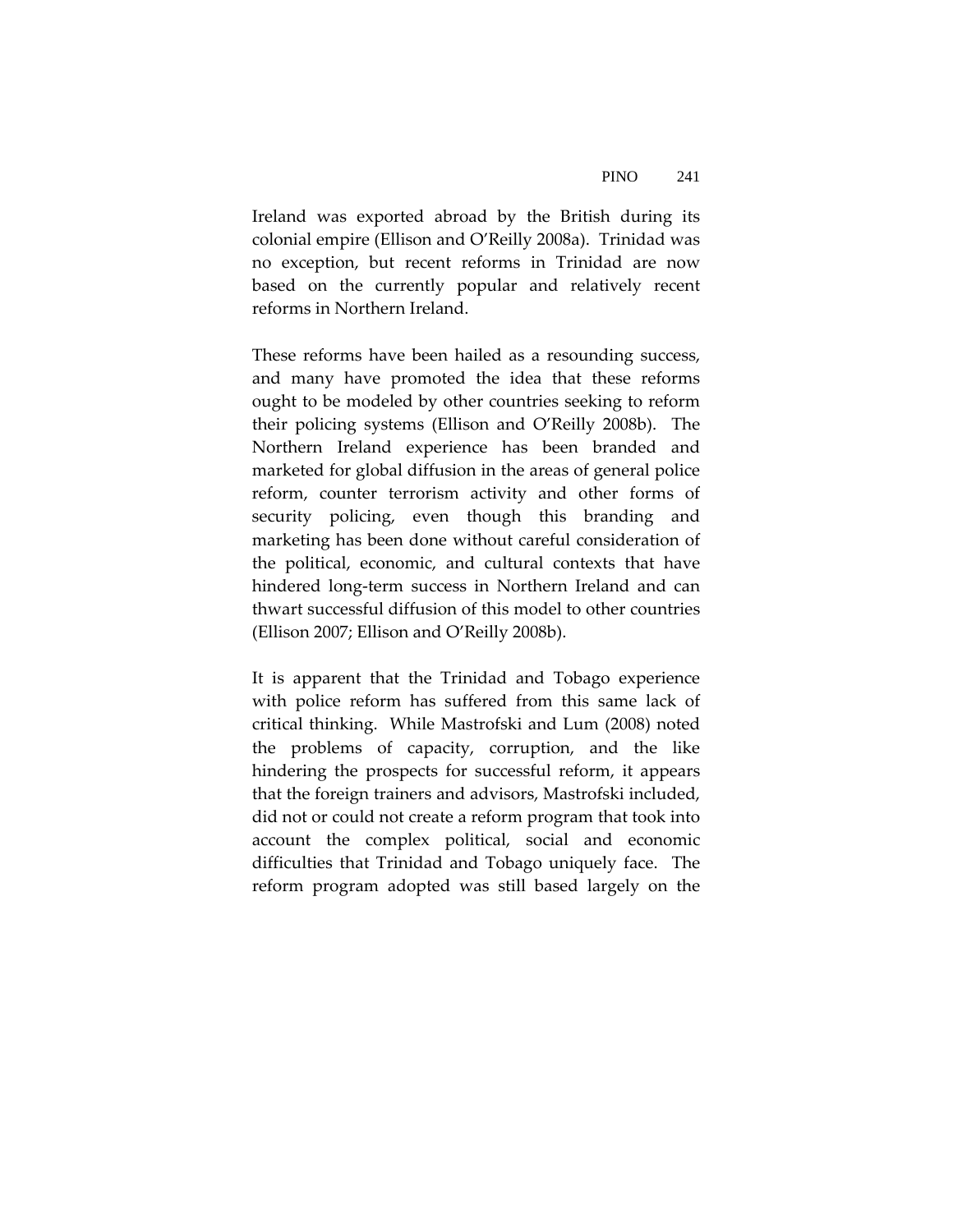functionalist notions of community policing and the problem‐solving model that assume healthy institutions and an empowered citizenry (Brogden 1999; Miller and Hendrix 2007). In particular, civil society groups and NGOs were not truly involved in the reform process from the beginning, even though legitimacy, accountability, and adherence to civil authority are necessary components of democratic policing.

As with economic policy, the US has used its hegemony to influence criminal justice and law enforcement policies under the justification of the war on drugs and the war on terrorism. Transnational crime discourse is used to deepen the coerciveness of the state in terms of capacity and power (McCulloch 2007). It is well known that drug war countermeasures are costly and counterproductive, but McCulloch (2007) argues that notions of transnational crime and terrorism have successfully extended social, political, and economic hierarchies between and within states.

For example, Trinidad and Tobago signed "ship rider agreements" at allow US law enforcement to engage in hot pursuit and boards ships suspected of shipping drugs in Trinidad and Tobago's territorial waters (Trinidad and Tobago law enforcement cannot do the same in US territorial waters) (Griffith 2000). Trinidad and Tobago also signed extradition and mutual legal assistance treaties, and the EU and US have funded demand reduction programs (Griffith 2000).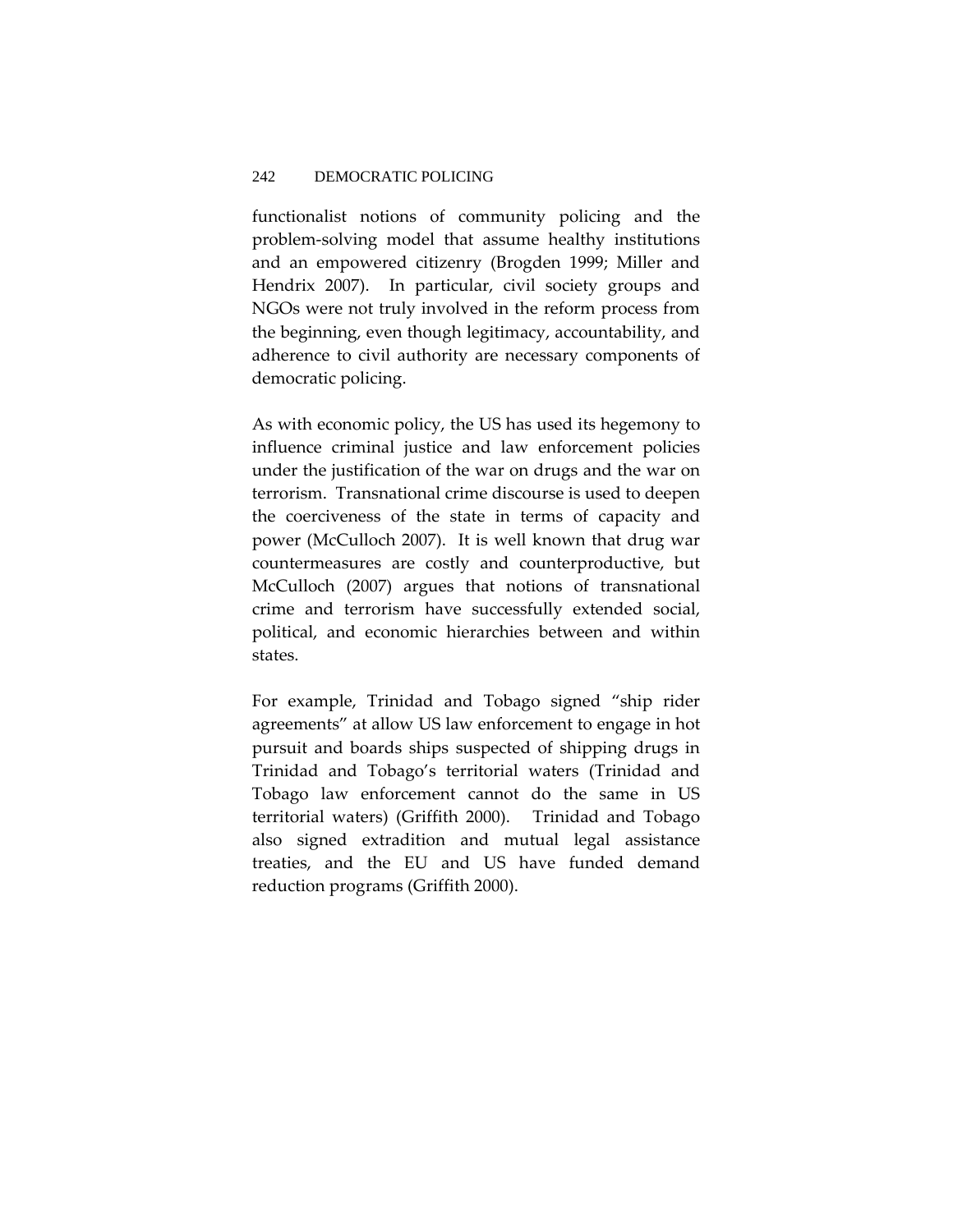Distinctions between military and police functions become blurred in these situations, and transnational and anti‐ terror crime arguments are used by states to justify extrajudicial actions that deny civil liberties such as punishing individuals before there is evidence that a crime has been committed (McCulloch 2007).

In addition to attempting to reform the police in general, Trinidad and Tobago created a paramilitary unit in 2004 based on the American CIA and trained by the British called the Special Anti‐Crime Unit of Trinidad and Tobago (SAUTT). SAUTT includes officers who were previously in the police service or members of the armed forces, including the coast guard. The organization was recently tasked to address the increase in gang‐related homicides (Browne 2008). SAUTT has had legitimacy concerns since its inception, with many questioning its legality, but the legal dilemma has been recently solved by placing SAUTT within the police service and under the direction of the police commissioner (Browne 2008).

As with socio‐economic policies, these transnational crime and anti-terror initiatives are part of a neoliberal agenda that allows the US to internationalize pro‐market, deregulatory policies. Because neoliberal policies erode public enterprises, subsidies, and welfare programs, national security replaces social security as the primary focus of state activity and political legitimacy, combining neoliberalism and militarism in order to reshape relations between states (McCulloch 2007). Security issues and the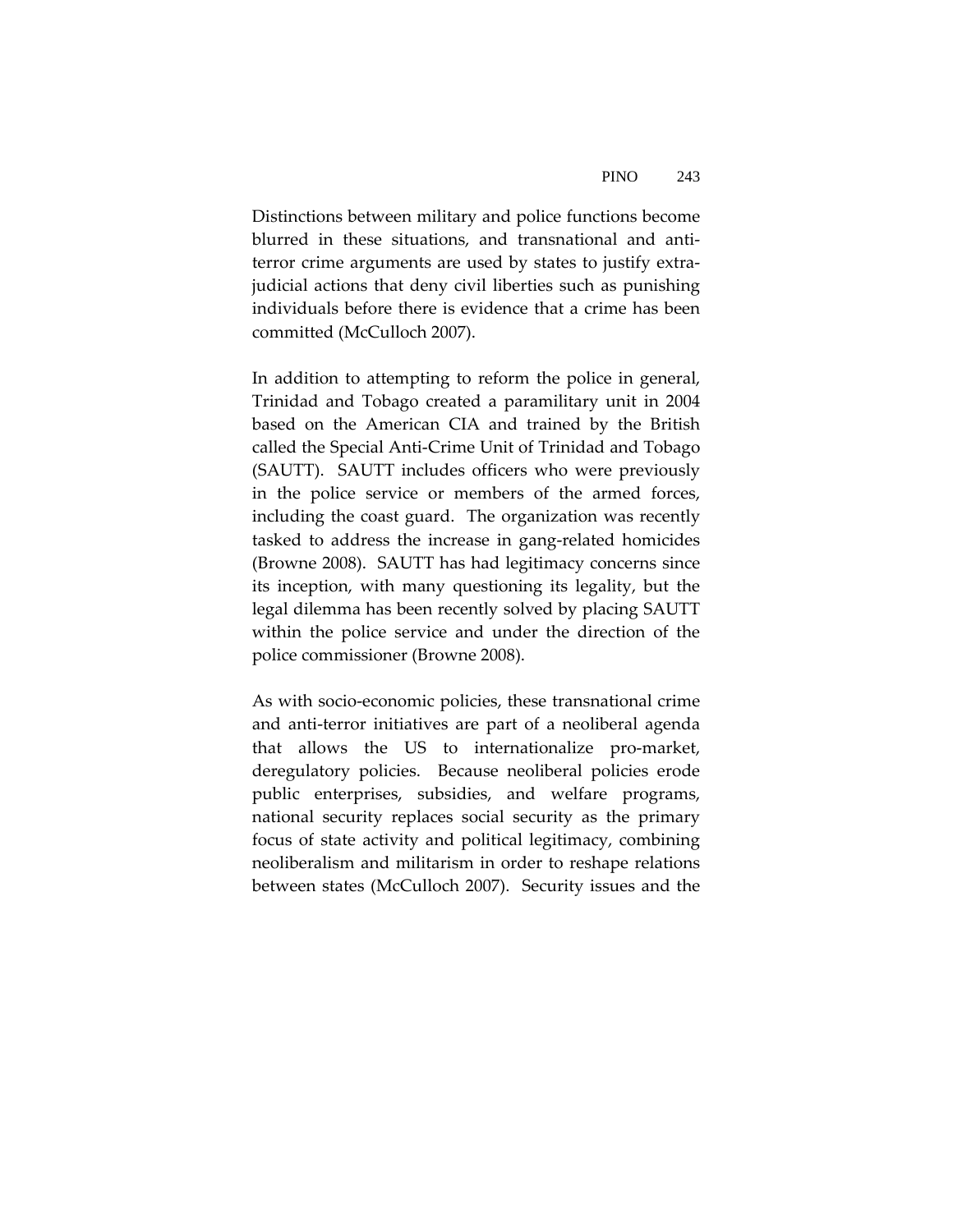fear associated with them also allow the state to harshly deal with internal resistors and political enemies while avoiding international rebuke (McCulloch 2007).

The problems of orientalism and occidentalism have also helped prevent successful criminal justice reform in Trinidad and Tobago, and it has also perhaps prevented an independent Caribbean Criminology from developing (see Cain 2000). Orientalism involves the Western romanticization of another little known country or culture, and the colonial idea that this romanticized place requires aid from the West in order for it to become a part of the larger world as designed and controlled by the West (Said 1978).

The lack of knowledge, misdiagnosed problems, and faulty policies based on orientalism are exacerbated by occidentalism, which refers to the presumed similarity "…of key cultural categories, practices and institutions" (Cain 2000:239). One area where this becomes apparent is the concept of "community" or that of "neighborhood," both of which can be defined quite differently than in the United States or the United Kingdom (Cain 2000).

Another area includes the patterns of crime. Cain (2000) argues that the relationships between poverty, age, and crime differ somewhat in Trinidad from what is observed in the US, even though it is often universally accepted by academics that these relationships are constant throughout the world. Finally, the functionalist notions of the police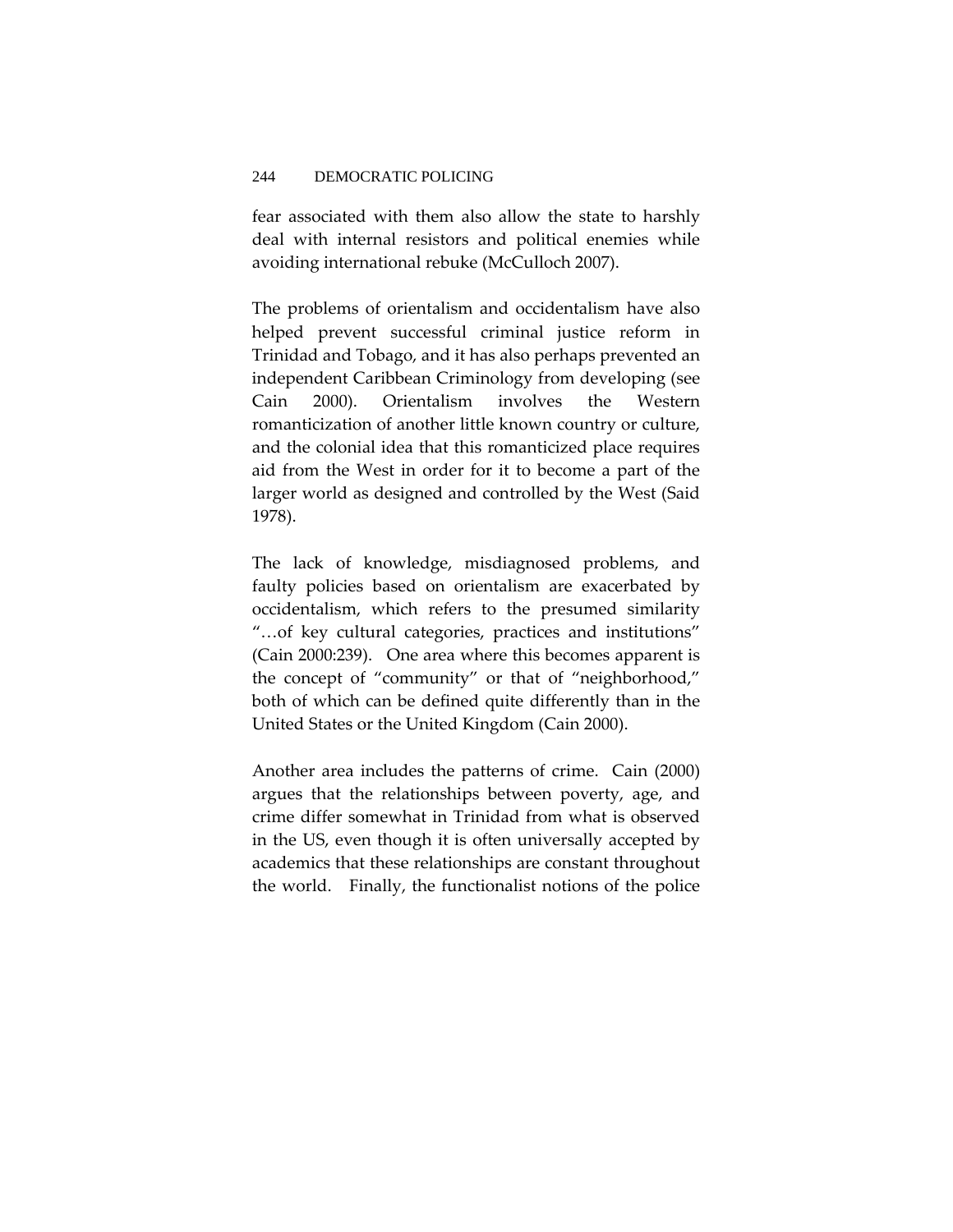reforms noted above are related to orientalism and occidentalism.

# **Democratic Policing in Trinidad and Tobago?**

Democratic policing is the latest in a line of policing models or theories that have been advocated by academics and practitioners. This newest theory attempts to move beyond the shortcomings of the professional and community policing models. The professional model of policing, which noble in intent, has numerous flaws. New officers are often told by seasoned veterans to ignore everything they learned during their training; the reactive nature of the professional model and the use of paramilitary tactics lead to a lack of effectiveness and increases the chances of police abuses; and hiding the profession behind a veil of secrecy runs counter to democratic values, avoids accountability, and promotes corruption (Pino and Wiatrowski 2006b).

The community policing model, which encourages proactive and co‐productive activities between community residents and the police to prevent crime and disorder, attempted to improve on the professional model. However, the organizational structure of the police has not changed in most all of the places where it has been tried, the rhetoric of COP has been used to mask traditional approaches (such as paramilitary tactics) that are overly aggressive and threaten civil liberties, and there have been inequitable outcomes and unequal participation based on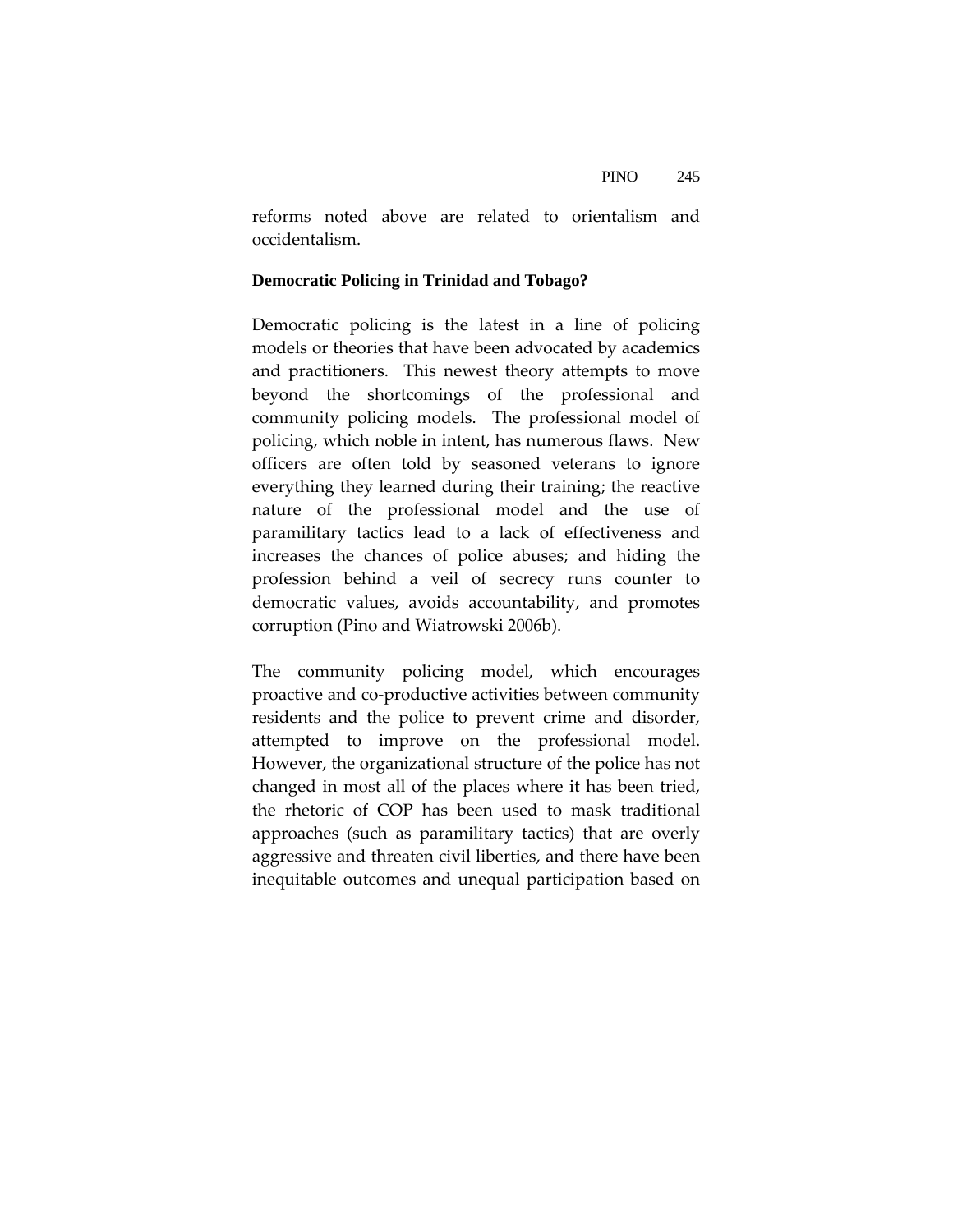race, social class, and home ownership status (Pino and Wiatrowski 2006b).

The democratic model of policing rejects overly simplistic functionalist arguments and explicitly reorients police organizations so that these organizations conform to democratic values and promote human rights through their actions in order to complement other democratic institutions as well as human, social, and economic development (Pino and Wiatrowski 2006c).

The police help strengthen democratic institutions and the social capital that sustains them by forming trust and networks with community residents. NGOs and CBOs can play a crucial role in this process as well, acting as liaisons between community residents and the police. The strengthening of social capital in communities can enhance informal social control mechanisms that reduce crime and fear of crime without increasing coercive police activities.

Crucial in all of this is civilian participation from the beginning of the reform process. Otherwise, the police and/or particular government officials might dictate changes themselves without public input, which makes it more likely that repressive measures will be introduced in the name of the people and without adequate civilian oversight. At the same time, one cannot allow a "mob rule" mentality that could pit powerful groups against less powerful ones, so adherence to universal human rights is also paramount.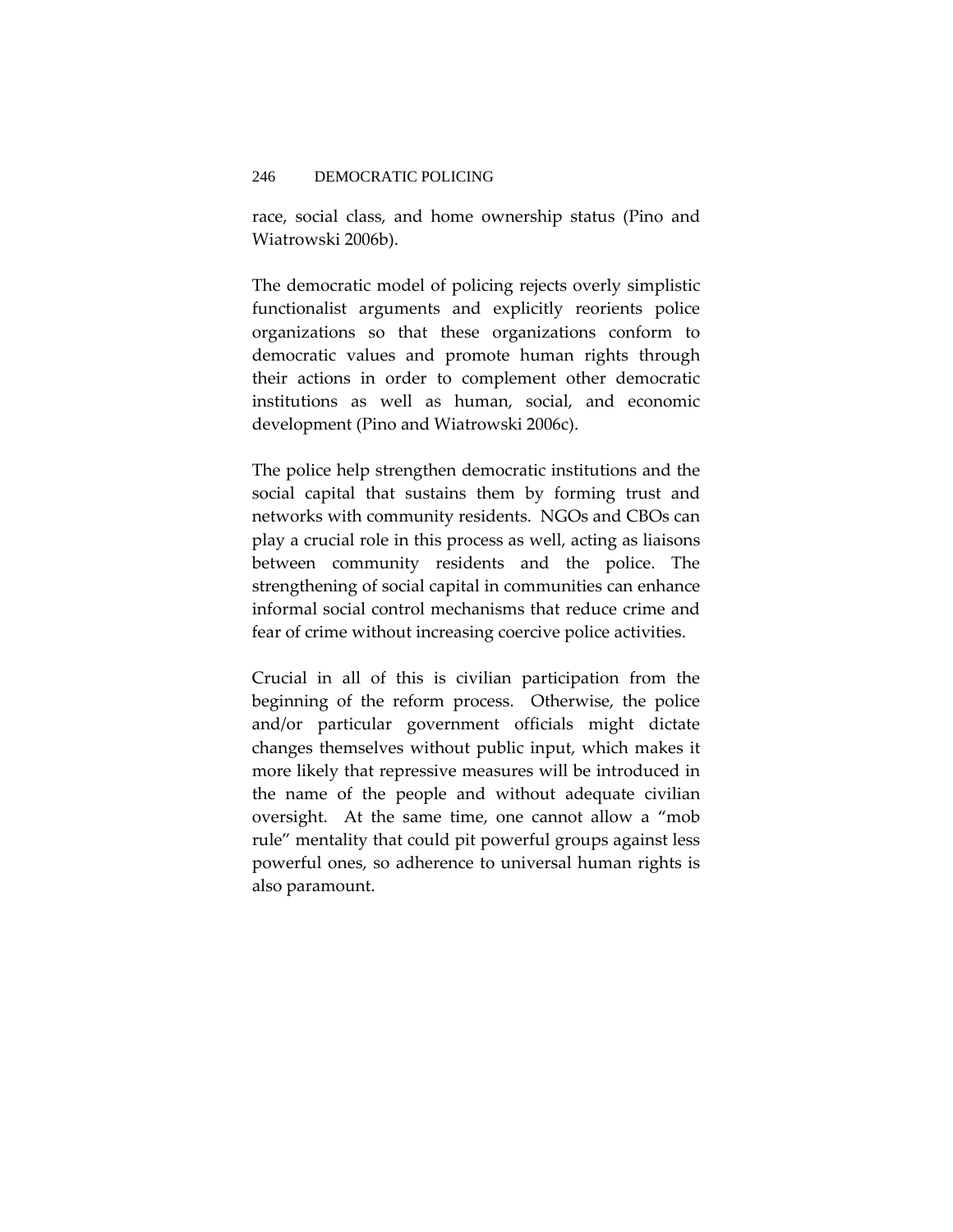There are a number of principles of democratic policing outlined by Pino and Wiatrowski (2006c). These principles include: 1) *The Rule of Law*: the police should uphold and be bound by the law rather than upholding a particular regime; 2) *Legitimacy*: police actions are based on the consent of the governed, and the police are seen as legitimate by all social groups in a society; 3) *Transparency*: internal actions of the police should be open and visible to the citizenry; 4) *Accountability*: police plans and actions are accountable to the citizenry, the government and media, and in the case of lower ranking officers the police leadership. Governmental, civilian, and media oversight is crucial in maintaining transparency and legitimacy; 5) *Subordination to Civil Authority*: police plans and behaviors are dictated by the people and their elected representatives.

While the police should not be tools of a particular political party or regime, this does not mean that the police can be completely removed from all politics in a democratic society (Pino and Wiatrowski 2006c). If the police adhere to these principles, the citizens and their government must also do everything to provide proper education, training, and support.

In addition to reorienting police organizations and their oversight based on democratic values, the sustainability of democratic policing depends on other agendas that strengthen civil society and democratic institutions, including democratic reform of other governmental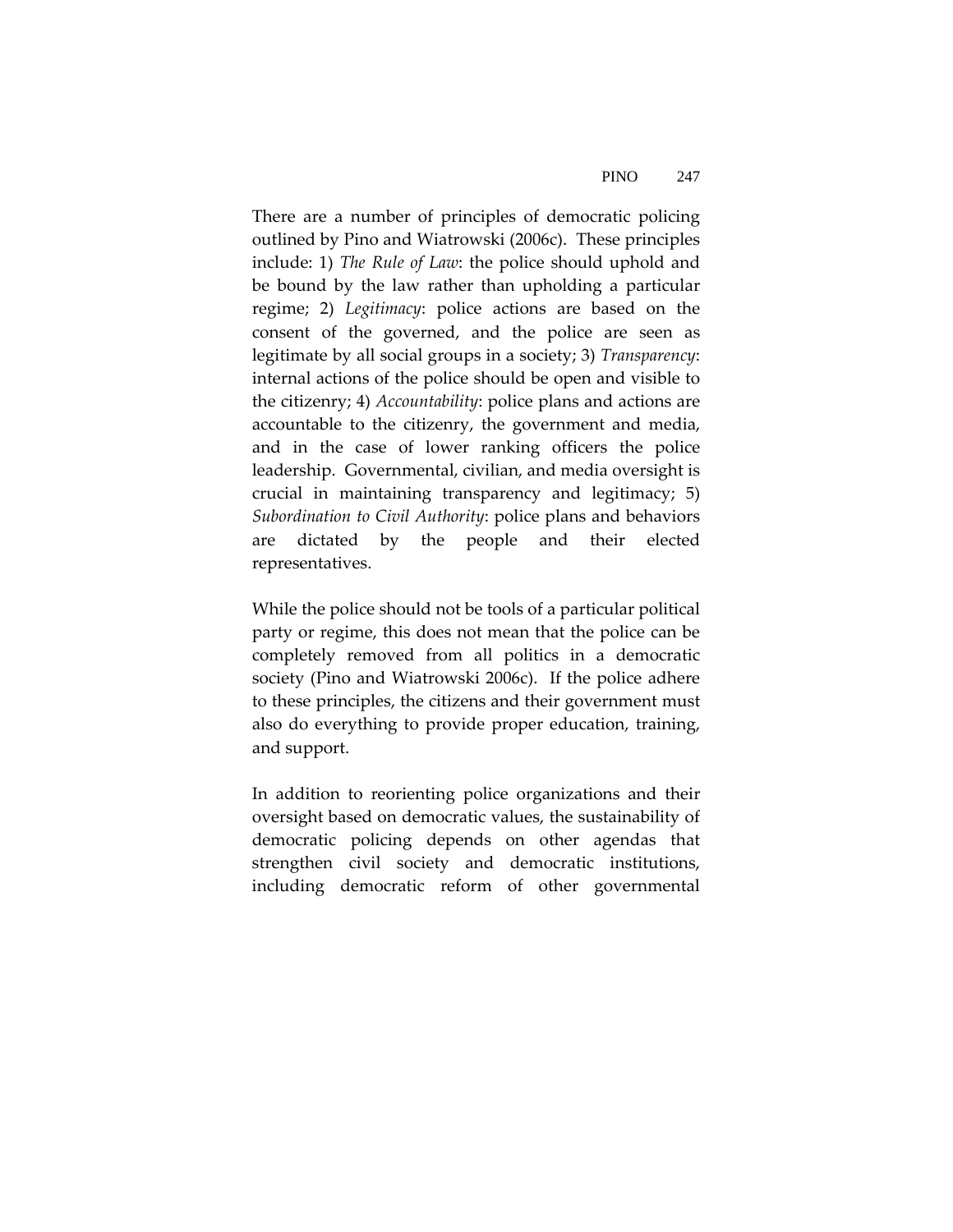institutions including the other elements of the criminal justice system, pursuing state autonomy to achieve its own objectives in its own interest, including independent socio‐ economic development policies, the building of social and human capital, and equity in democratic participation, including the equal participation of women (Pino and Wiatrowski 2006c).

Based on the research conducted for this paper as well as other scholarly work in the country, there is potential for the success of democratic policing and other crime reduction activities in Trinidad and Tobago in part because of the existence of a strong civil society (Cain 2000; Klak and Conway 1998). There is evidence of communal collective action at local and regional levels, as well as innovation, creativity and entrepreneurship (Klak and Conway 1998).

Alternative paths to sustainable development must take into account gender divisions and relations, the strengths and weaknesses of local informal economies, the need to manage tourism policies, the need for innovation and diversification of the economy, the unrealized potential of the country's diasporas, empowerment of local communal agencies, and the need to keep environmental concerns in mind (Klak and Conway 1998: 268‐269).

Klak and Conway (1998) call for the equal involvement of women, and the normalization of non‐criminal informal economic activities. The use of formal and informal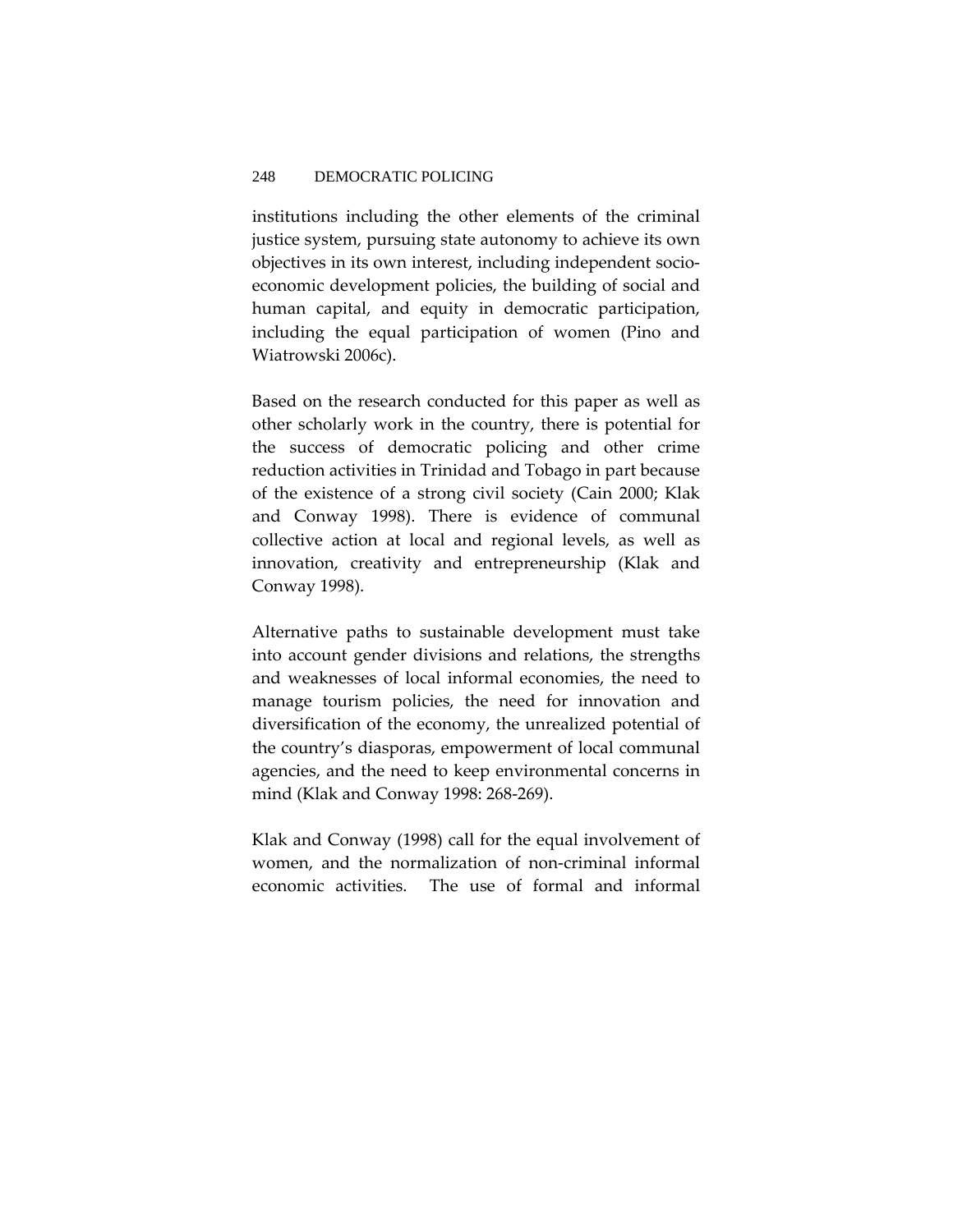networks with family and friends who are part of the Caribbean Diaspora can also be used to spur development by enhancing regional integration (Klak and Conway 1998; Mandle 1996).

Deere et al (1990) call for unions and workers in general to benefit more from foreign investment including democratizing workplaces, and they want policies that diversify the economy, including agriculture, cancel debt, enhance regional integration through organizations such as CARICOM, push for new local and indigenous employment intensive industries, have the state play a larger role in the economy along with NGOs with experience in the informal sector, and more community participation in decision making in general. Deere et al (1990) also call for gender equity in the household, more aid for single‐headed families, and to give women more access to land and credit.

Neighborhood groups that organize to fight crime can build social capital and empower themselves to engage in other activities to improve quality of life. In Trinidad, Cain (2000) found that groups set up to do neighborhood watches with the police in the 1990s became interested in doing other activities such as the preservation of communal facilities, improvements in trash service, and environmental concerns. When neighborhood groups are allowed to set their own agendas crime reduction may become imbedded within a larger set of issues related to quality of life in a neighborhood, and improvements in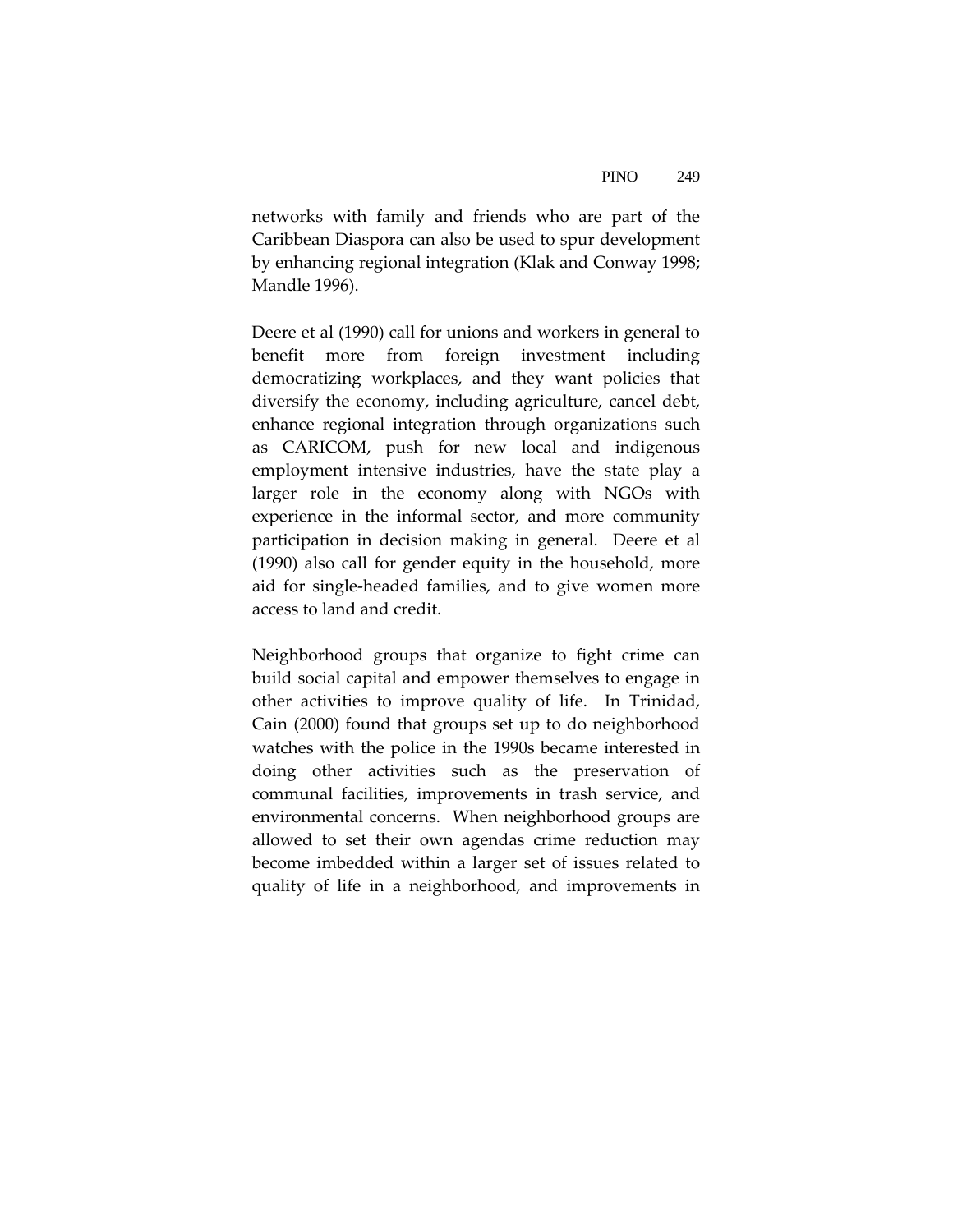quality of life may on their own reduce crime, disorder, and fear of crime in an area.

NGOs and CBOs may be a good intermediary between the public and the police to build social capital between all parties. NGO bridging and activist activities may also be able to increase the percentage of residents willing to work with the police. In a recent UN report on crime in Africa and the Caribbean, it was suggested that there be meetings with NGOs in order to gauge the level of civil society support for crime prevention and criminal justice reforms (United Nations Office on Drugs and Crime 2008), and Miller and Hendrix (2007) advocated involving civil society groups in reforms, but it doesn't appear this was done in Trinidad and Tobago adequately.

Solutions to various problems must be comprehensive in the sense that they attempt to account for all of the risk factors inherent in that problem. Programs that have this kind of potential include the drop in centers in Trinidad. On Saturday nights one drop in center would sell fruit juice and show videos (Klein 2004). Proceeds are used for issuing micro‐credit at 25% interest, which reduces the need for begging and petty crimes, and puts loan sharks charging 200‐500% interest out of business (Klein 2004).

Research participants echoed many of these same arguments in their interviews with the author. NGOs and CBOs want active involvement of citizens with the police from the beginning in designing programs for reducing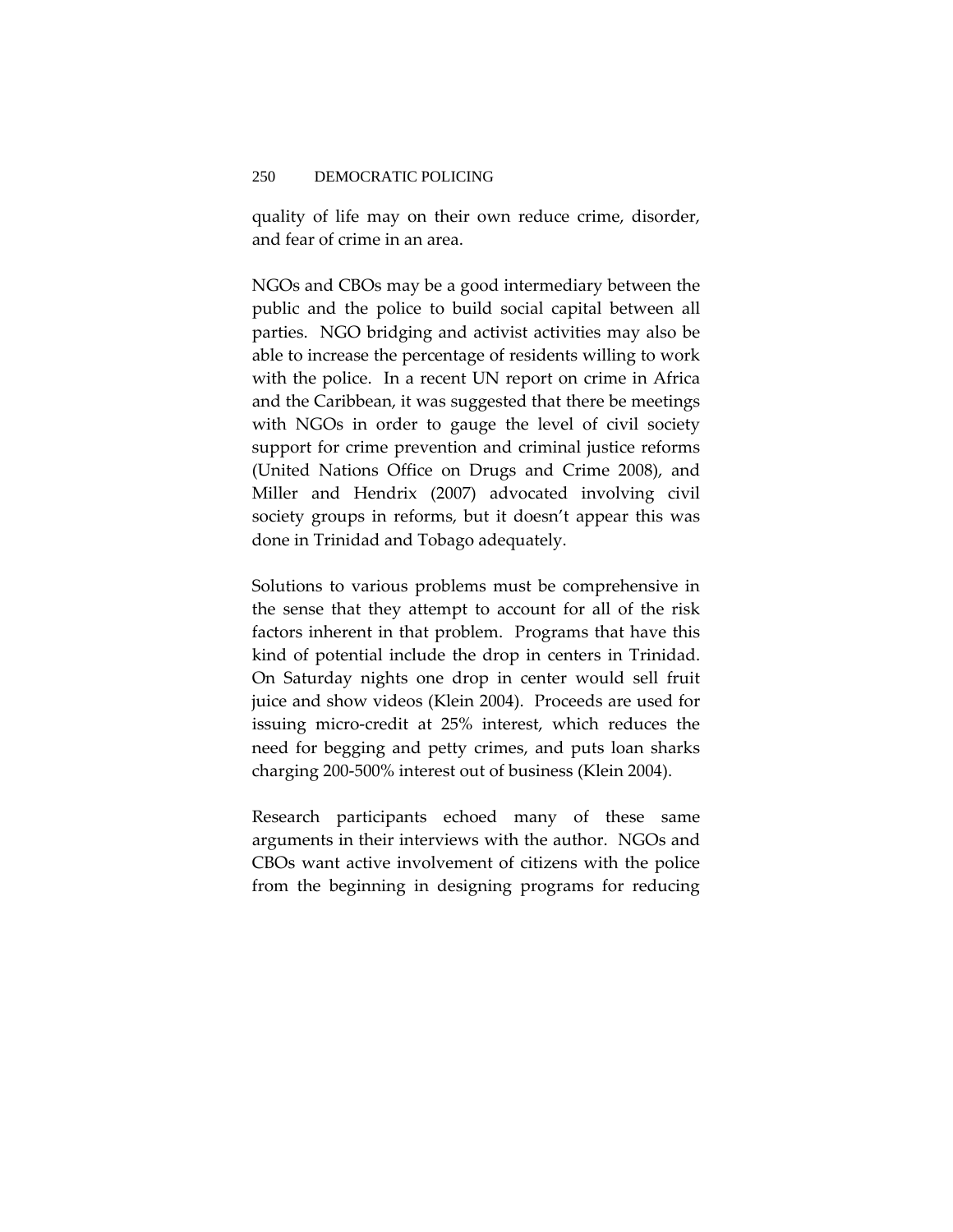crime as well as the evaluation and oversight of those programs.

One cooperative activity multiple respondents mentioned was to create centers in neighborhoods where citizens could receive information about services they might qualify for, but this center would also be a place where people could anonymously report crimes. Because the center would be a multi‐purpose operation, respondents thought that it might be safer from violent retaliation by gangsters and other criminals.

Respondents (police service interviewees included) argued that larger social and economic problems had to be addressed in order for crime to be reduced. Ideas for addressing these problems included micro credit schemes, improving access to education, and reforming job creation programs.

Respondents (police service members included) for the most part wanted foreign assistance to continue, but in a much more limited way. One area where people thought foreign training would be useful is in technical assistance involving police investigation, DNA testing, and the like. Another area mentioned was in the investigation of corruption. The idea was that foreigners with no ties to local government and police could impartially investigate corruption. Participants also thought that local actors should have the lead in reform planning and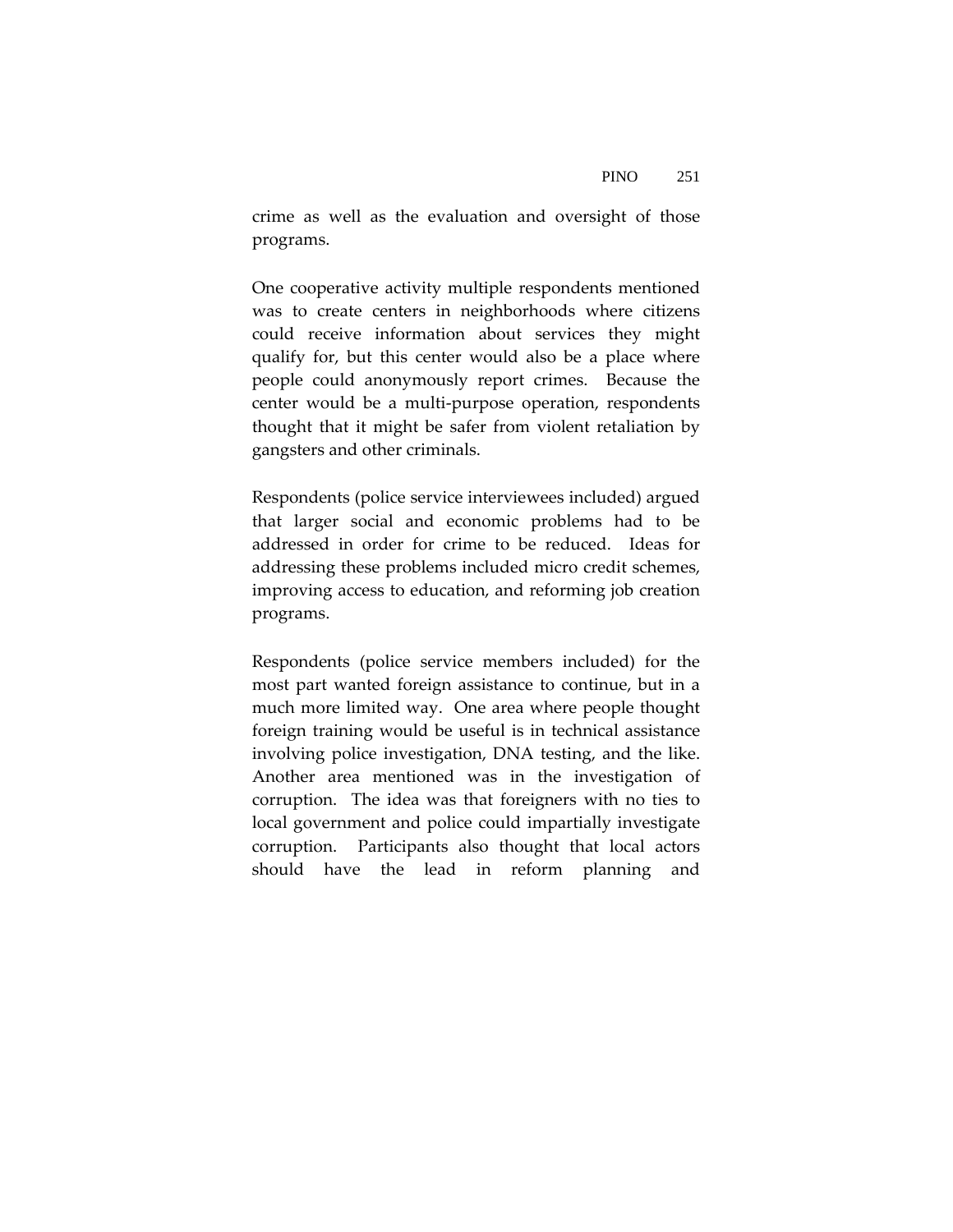implementation, with foreign consultants simply facilitating the reforms by providing ideas and research.

### **Discussion**

In 1987, the Development Group for Alternative Policies submitted a report to the US House of Representatives criticizing the Caribbean Basin Initiative, which was a pre‐ NAFTA trade agreement. Their criticism was based on six principles that have relevance not only for development but also for criminal justice reform and police reform in particular.

These six principles include: 1) *Self‐determination* to shape Caribbean development policies within rather than from outside the region; 2) *Participation* of the Caribbean people in definition and implementation of policies; 3) *Self‐reliance* to build local structures and capacities that reduce dependence; 4) *Regionalism* for strengthening cooperation rather than competition between countries in the region and to strengthen regional organizations; 5) *Equity* in the distribution of opportunities, resources, burdens and benefits of development; and 6) *Sustainability* for the long term preservation of a secure and healthy resource base, economic relations, and local human capacity (Development Group for Alternative Policies 1987: 6).

These six principles are similar in numerous ways to Pino and Wiatrowski's (2006c) principles of democratic policing. Policing policies should be dictated by the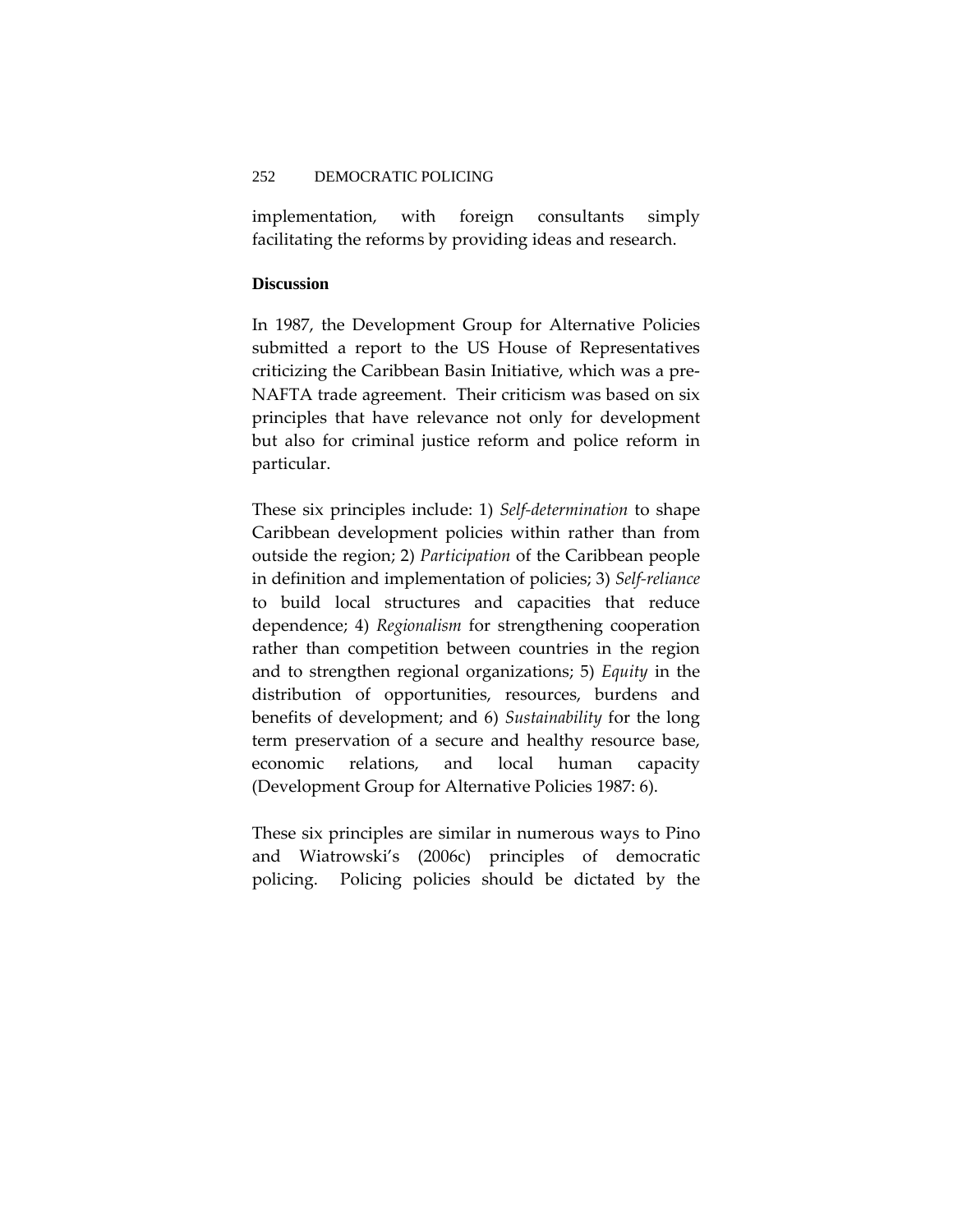country affected and its people rather than outside forces that might not have the interests of the reforming country in mind; the people need to be equitably involved in policy making; local structures and capacities ought to be strengthened by enhancing social and human capital; and the goal of sustainability must always be present, keeping long term goals in mind.

These ideas are not just from the author or other individuals or groups from outside of Trinidad and Tobago. Based on the results of the research conducted for this paper, participants articulated these same principles and aspirations for their country, and there is clearly a collective will among members of civil society groups and in the police service to engage in sustainable, locally driven reform.

This does not mean that foreign donors, educators, trainers, and funders cannot help facilitate reform efforts, but it needs to be in the interests of the local society rather than that of the donor, civil society should be involved; and local interests rather than outside interests should lead efforts with the aid of outside assistors. But if plans are created they must be focused and based on consensus. Not everyone's individual ideas can be implemented, and people have to focus on the larger goals that have been laid out.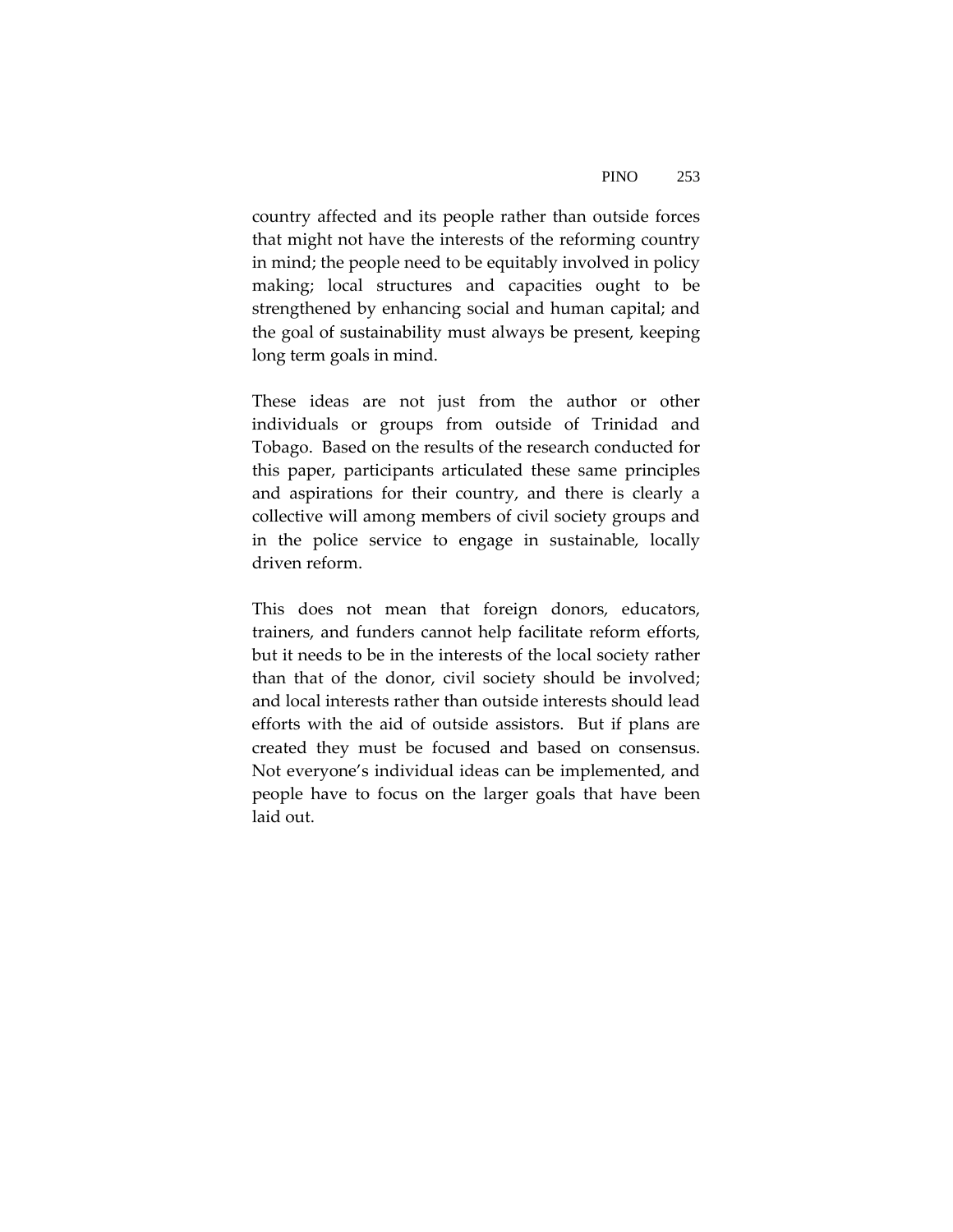#### **References**

- Bennett, Richard R. and James P. Lynch. 1996. "Towards a Caribbean Criminology: Prospects and Problems." *Caribbean Journal of Criminology and Social Psychology*. 1:1, pp. 8‐45.
- Bennett, Richard R. and Melissa S. Moribito. 2006. "Determinants of Constables' Perceptions of Community Support in Three Developing Nations." *Police Quarterly*. 9:2, pp. 234‐265.
- Birkbeck, Christopher. 1999. "By Your Theories You Shall be Known: some Reflections of Caribbean Criminology." *Caribbean Journal of Criminology and Social Psychology*. 4:1‐2, pp. 1‐31.
- Brogden, Michael. 1999. "Community Policing as Cherry Pie." In R. I. Mawby (Ed.), *Policing Across the World: Issues for the 21st Century* (pp. 167‐186). New York: UCL Press.
- Browne, Juhel. 2008. "Ramesh to Fix SAUTT Dilemma." Trinidad and Tobago Express, December 10<sup>th</sup>. Retrieved from http://www.caribdaily.com/article/111244/ramesh‐to‐fix‐sautt‐ dilemma/
- Cain, Maureen. 2000. "Orientalism, Occidentalism, and the Sociology of Crime." *British Journal of Criminology*. 40, pp. 239‐260.
- Committee on the Restructuring of the Police Service. 1984. *Report of the Committee on the Restructuring of the Police Service*. Port of Spain: Republic of Trinidad and Tobago.
- Conway, Dennis. 1998a. "Misguided Directions, Mismanaged Models, or Missed Paths?" in Thomas Klak (ed), *Globalization and Neoliberalism: The Caribbean Context* (pp. 29‐49). New York: Rowman and Littlefield.
- Conway, Dennis. 1998b. "Microstates in a Macro World" in Thomas Klak (ed), *Globalization and Neoliberalism: The Caribbean Context* (pp. 51‐63). New York: Rowman and Littlefield.
- Deere, Carmen Diana, Peggy Antrobus, Lynn Bolles, Edwin Melendez, Peter Phillips, Marcia Rivera, and Helen Safa. 1990. *In the Shadows of the Sun: Caribbean Development Alternatives and U.S. Policy*. San Francisco: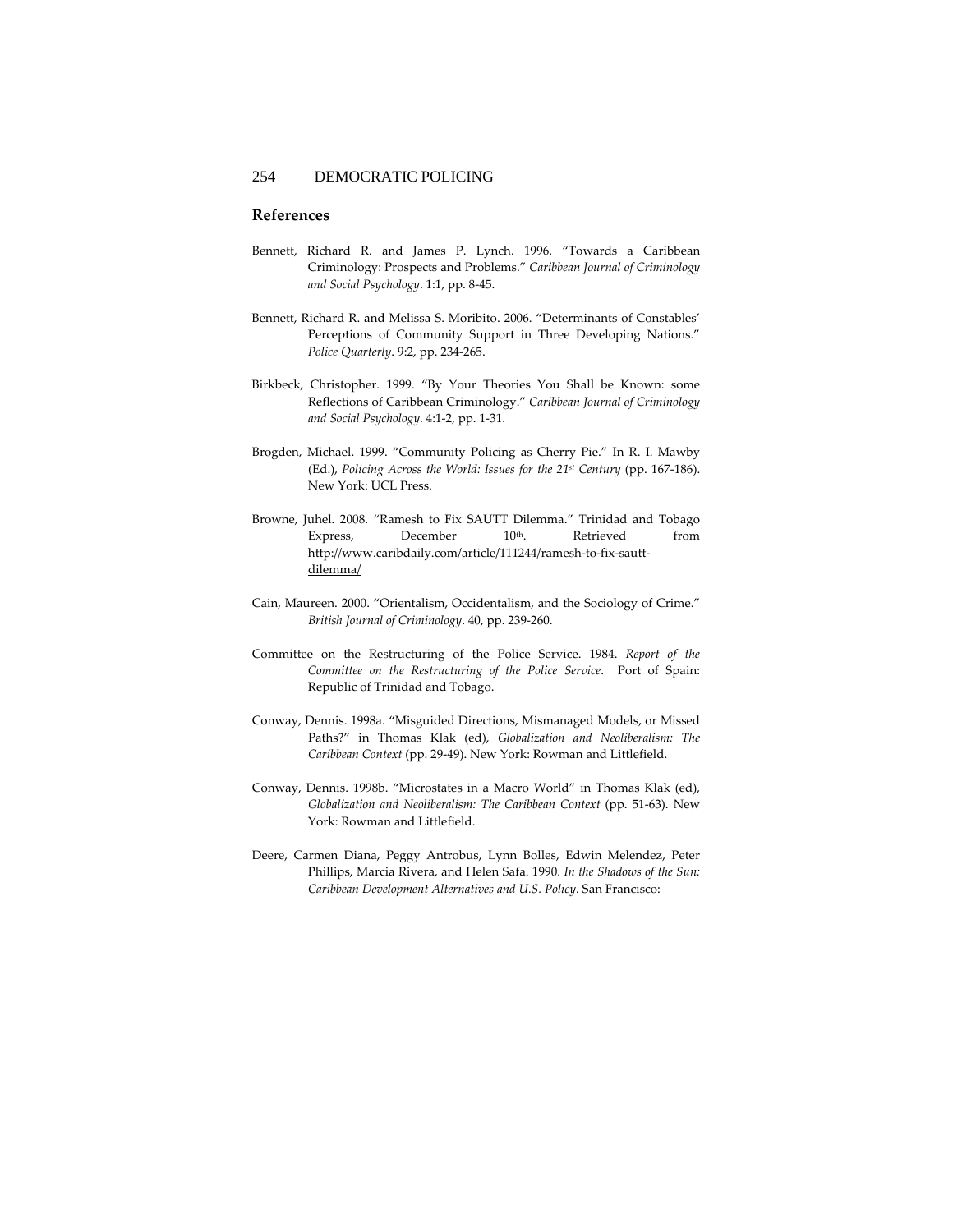Westview Press.

- Deosaran, Ramesh. 2002. "Community Policing in the Caribbean: Context, Community, and Police Capability." *Policing: An International Journal of Police Strategies and Management*. 25:1, pp.125‐146.
- \_\_\_\_\_. 2000. *The Dynamics of Community Policing: Theory, Practice and Evaluation*. St. Augustine, Trinidad and Tobago: Centre for Criminology and Criminal Justice, University of the West Indies – St. Augustine.
- De Verteuil, Anthony. 1986. *Sylvester Devenish and the Irish in Nineteenth Century Trinidad*. Port of Spain, Trinidad and Tobago: Paria.
- Development Group for Alternative Policies. 1987. *The Caribbean Basin Initiative: Caribbean Views*. Report of a Congressional Study Mission On the Caribbean Basin Initiative, September 18‐19, 1987 to the Committee of Foreign Affairs, US House of Representatives. Washington D.C.: US Government Printing Office. Retrieved from http://www.developmentgap.org/americas/index.html
- Ellison, Graham. 2007. "A Blueprint for Democratic Policing Anywhere in the World?: Police Reform, Political Transition, and Conflict Resolution in Northern Ireland." *Police Quarterly*. 10:3, pp. 243‐269.
- Ellison, Graham and Conor O'Reilly. 2008a. "From Empire to Iraq and the War on Terror: The Transplantation and Commodification of the (Northern) Irish Policing Experience." *Police Quarterly*. 11:4, pp. 395‐426.
- \_\_\_\_\_. 2008b. " 'Ultster's Policing Goes Global': The Police Reform Process in Northern Ireland and the Creation of a Global Brand." *Crime, Law, and Social Change*. 50: 331‐351.
- Griffin, Clifford E. 1995. "Economic Restructuring, Human Rights, State Security, and Democratic Viability in Trinidad and Tobago." *The Roundtable*. 84:335, pp. 297‐318.
- Griffith, Ivelaw L. 2000. *The Political Economy of Drugs in the Caribbean*. New York: St. Martin's Press.
- Isbister, John. 2003. *Promises Not Kept: Poverty and the Betrayal of Third World Development*. Bloomfield, CT: Kumarian Press.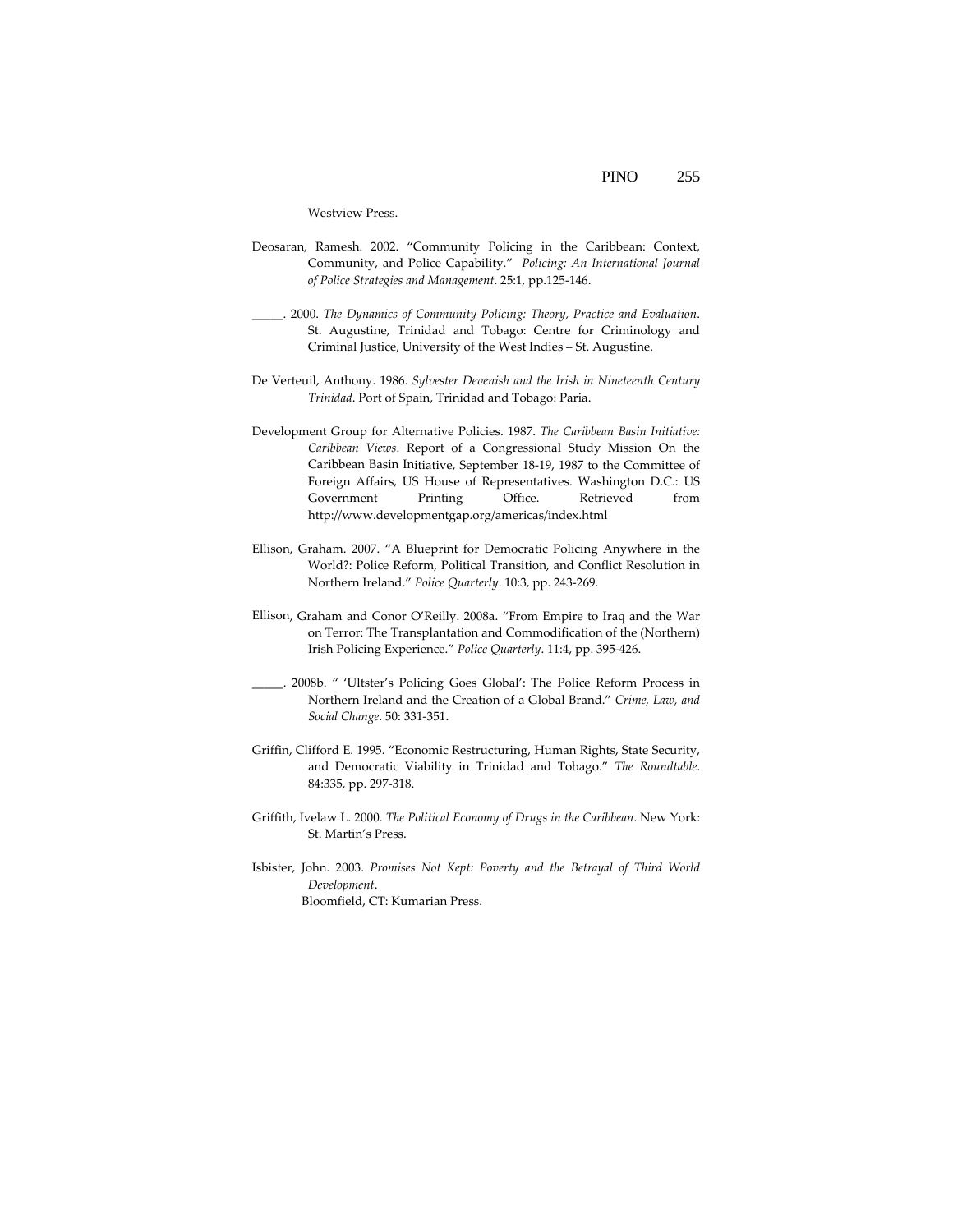- Johnson, Devon. 2006. "Perceived Legitimacy and Willingness to Assist the Police in Trinidad and Tobago." Paper presented at the American Society of Criminology Annual Meeting, November 1, 2006.
- Klak, Thomas. 1998. "13 Theses on Globalization and Neoliberalism" in Thomas Klak (ed), *Globalization and Neoliberalism: The Caribbean Context* (pp. 3‐ 23). New York: Rowman and Littlefield.
- Klak, Thomas and Dennis Conway. 1998. "From Neoliberalism to Sustainable Development?" in Thomas Klak (ed), *Globalization and Neoliberalism: The Caribbean Context* (pp. 257‐275). New York: Rowman and Littlefield.
- Klein, Axel. 2004. "The Search for a New Drug Policy Framework: From the Barbados Plan of Action to the Ganja Commission." In Axel Klein, Marcus Day, and Anthony Harriott (Eds.) *Caribbean Drugs: From Criminalization to Harm Reduction* (pp. 9‐63). London: Zed Books.
- Levitt, Kari. 2005. *Reclaiming Development: Independent Thought and Caribbean Community*. Kingston, Jamaica: Ian Randle.
- Mandle, Jay R. 1996. *Persistent Underdevelopment: Change and Economic Modernization in the West Indies*. Amsterdam: Gordon and Breach.
- Mastrofski, Steven and Cynthia Lum. 2008. "Meeting the Challenges of Police Governance in Trinidad and Tobago." *Policing: A Journal of Policy and Practice*. Pp. 1‐16.
- McCulloch, Jude. 2007. "Transnational Crime as Productive Fiction." *Social Justice*. 34:2, pp. 19‐32.
- Miller, Joel and Nicole Hendrix. 2007. "Applying the Problem Solving Model to the Developing World Context: The Case of Murder in Trinidad and Tobago." *Crime Prevention and Community Safety*. 9, pp. 275‐90.
- Nanton, Philip. 2004. "Rethinking Privatization, the State, and Illegal Drugs in the Commonwealth Caribbean." In Axel Klein, Marcus Day, and Anthony Harriott (Eds.) *Caribbean Drugs: From Criminalization to Harm Reduction* (pp. 120‐144). London: Zed Books.
- O'Dowd, D.J. 1991. *Review of the Trinidad and Tobago Police Service*. Port of Spain: Republic of Trinidad and Tobago.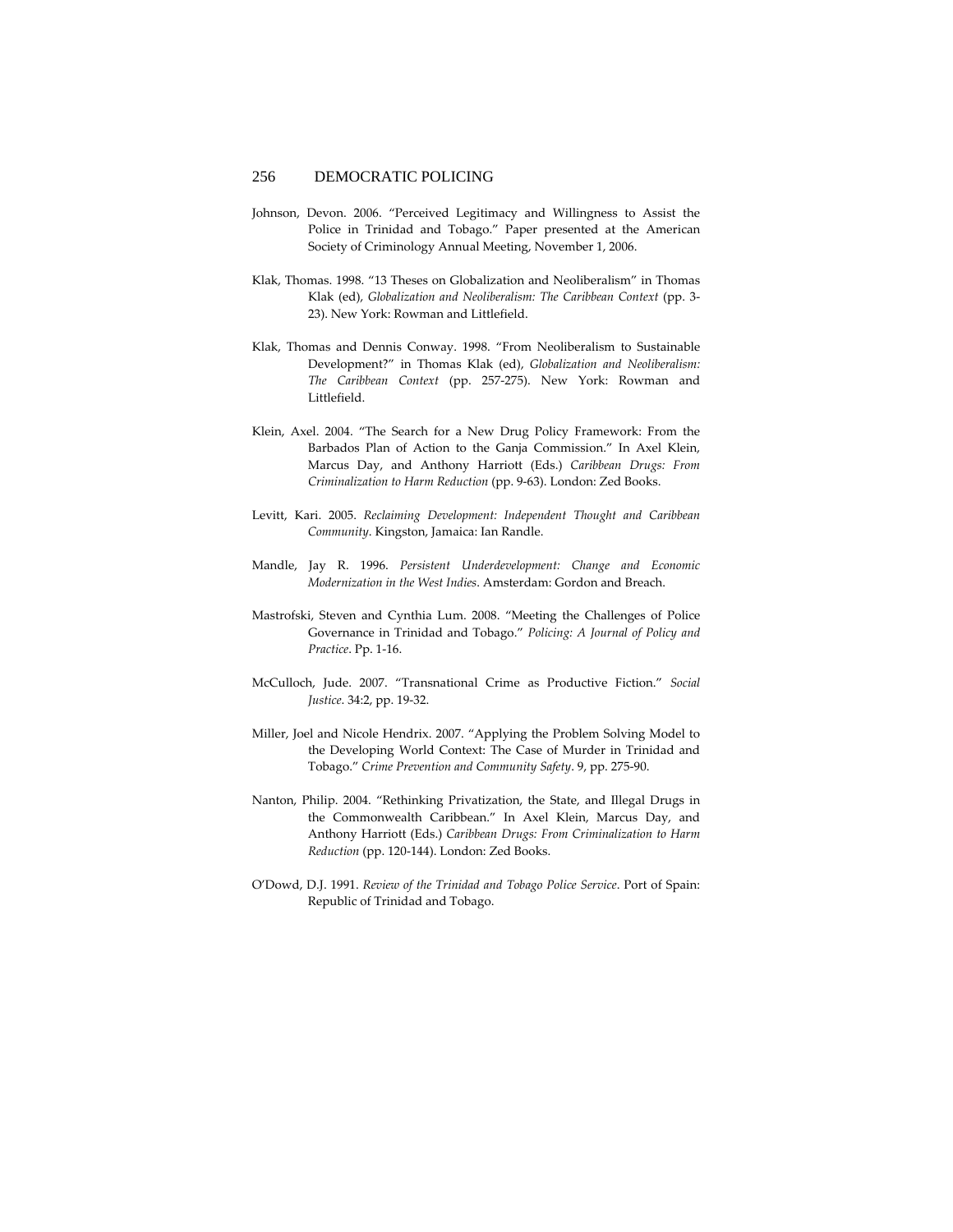- Ottley, Carlton R. 1964. *A Historical Account of the Trinidad and Tobago Police Force From the Earliest Times*. Trinidad: Published by the Author.
- Parks, Roger and Steven Mastrofski. 2008. "Introducing Service‐Oriented Policing to Trinidad and Tobago." Paper presented at the American Society of Criminology Annual Meeting, November 14, 2008.
- Payne, Anthony and Paul Sutton. 2001. *Charting Caribbean Development*. Gainesville, FL: University Press of Florida.
- Pino, Nathan W. and Michael D. Wiatrowski. 2006a. "Assessing the Obstacles." In Nathan Pino and Michael D. Wiatrowski (Eds.) *Democratic Policing in Transitional and Developing Countries* (pp. 11‐42). Aldershot, UK: Ashgate.
- \_\_\_\_\_. 2006b. "Policing and Police Reform in the U.S.: Adequate for Export?" In Nathan Pino and Michael D. Wiatrowski (Eds.) *Democratic Policing in Transitional and Developing Countries* (pp. 43‐68). Aldershot, UK: Ashgate.
- \_\_\_\_\_. 2006c. "The Principles of Democratic Policing." In Nathan Pino and Michael D. Wiatrowski (Eds.) *Democratic Policing in Transitional and Developing Countries* (pp. 69‐98). Aldershot, UK: Ashgate.
- Police Complaints Authority of Trinidad and Tobago. 2003. *Seventh Report: May 1, 2002 – September 30, 2003*. Port of Spain, Trinidad and Tobago: Police Complaints Authority.
- Police Service Commission. 2004. *Annual Report of the Police Service Commission*. Port of Spain: Republic of Trinidad and Tobago Government Printery.
- Said, Edward. 1978. *Orientalism*. New York: Pantheon.
- Seaby, Graham. 1993. *Final Report for the Government of Trinidad and Tobago on Investigations Carried out by Officers From New Scotland Yard in Respect of Allegations Made by Rodwell Murray and Others About Corruption in the Trinidad and Tobago Police Service*. London: Metropolitan Police Office.
- Singh, Wendy. 2004. "Drugs and the Prison System: Impact of Legislative Changes on the Prison Crises in the Commonwealth Caribbean Region." In Axel Klein, Marcus Day, and Anthony Harriott (Eds.)